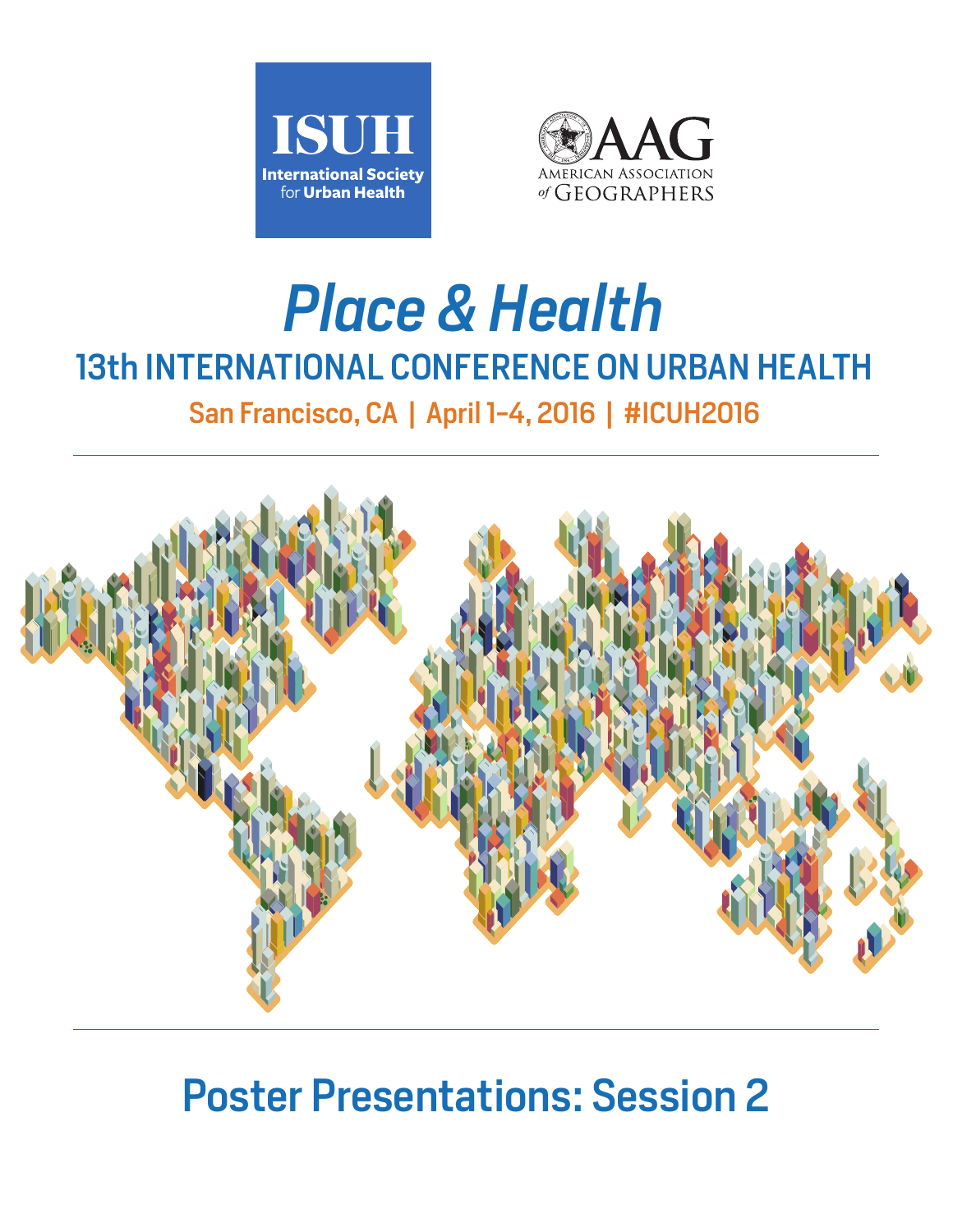# **Level of Awareness among Local Leaders: Malaria Prevention in an Urban Squatter Settlement**

#### **Authors**

- 1. Mr. Bilal Yousuf (Liaquat national medical college)
- 2. Ms. Farah Naz (Dow Medical University)
- 3. Dr. Muhammad Yousuf (Aga)

# **Abstract**

After federal and provincial government, local government is the third tier of government in Pakistan. There are over five thousand local governments in the country. Since 2001, these have been led by democratically elected local councils. The local governments are responsible to control the mosquitoes breeding sites by filling the ditches and arranging the fumigation services.

In 2007, 3.5 million cases of malaria were reported in Pakistan and about 50,000 people died due to malaria.

A study was conducted to assess the level of awareness of local community leaders related to vector control in malaria prevention and to explore the ways to reduce the related problems.

It was a cross-sectional quantitative analysis conducted at an urban squatter settlement . Data collection was done by using a survey questionnaire. Thirteen local community leaders were interviewed.

Study reveals that 92.3% community leaders knows malaria is spread by mosquitoes. About breeding sites; 84.6% mentioned clean water containers; 69.2% said wells; 11.0% elaborated perforations under rocks, 79.9% said water in irrigation fields. About resolving the problem at breeding sites; 11.0% suggested to fill the ditches; 61.5% were in favor of instilling oil to the water surfaces and 46.2% shared that introduction of larvicidal fishes in ponds may reduce breeding sites. Regarding prevention; 69.2% shared indoor residual spray (IRS) as protective measure; 15.4% expressed protective clothing, 61.5% were in favor of using nets; 76.9% suggested insect killing coils. About 7.7% were aware of prophylactic dose for malaria and 84.6% shared that rainy season increases the incidence of malaria.

The study reveals lack of knowledge among the community leaders regarding vector control in malaria prevention. There is need to enhance awareness level among them, so that they can effectively control the malaria problem.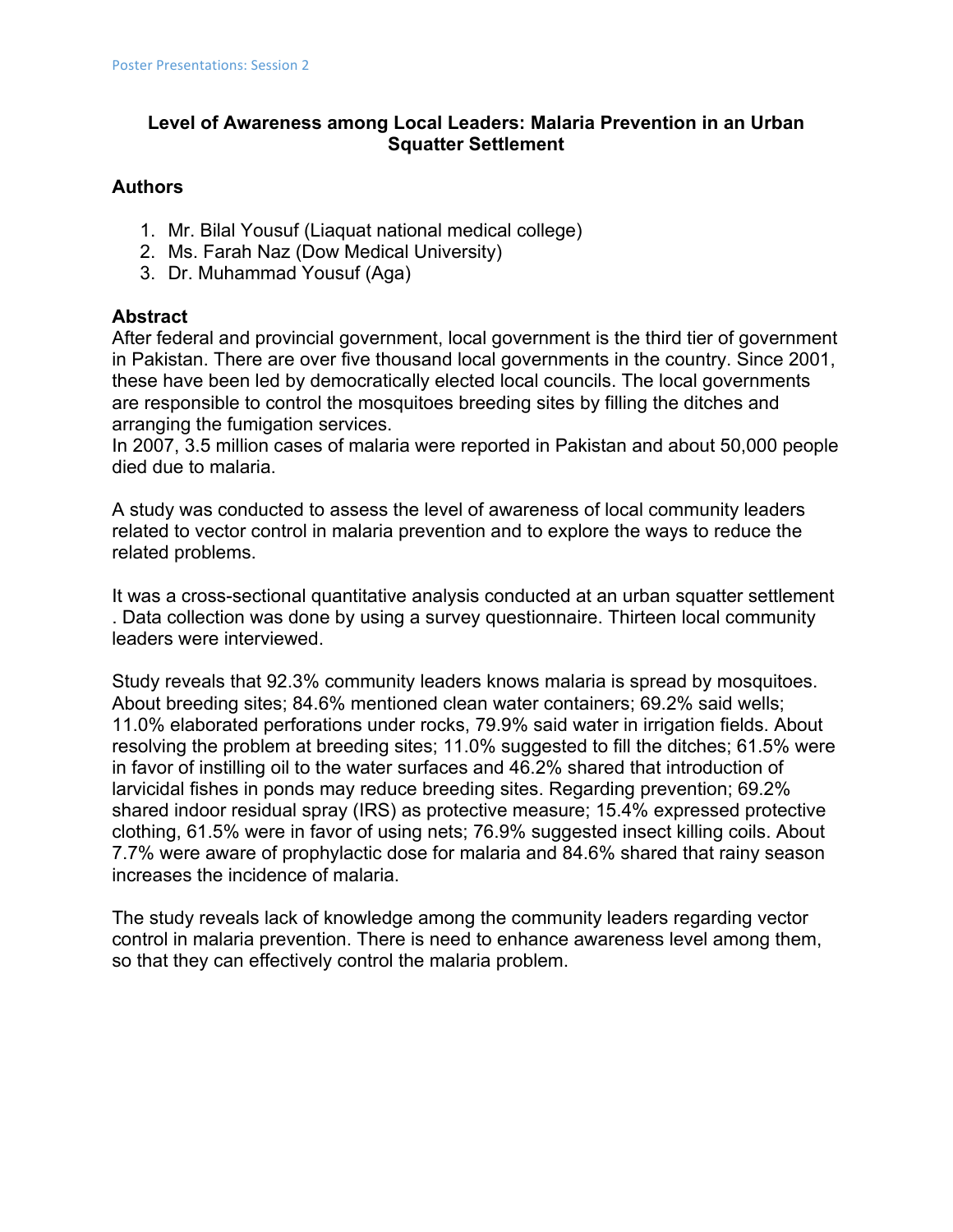# **A Squatter Settlement: Social Life of Fishermen at Sea**

# **Authors**

- 1. Ms. Farah Naz (Dow Medical University)
- 2. Dr. Muhammad Yousuf (Aga)
- 3. Mr. Bilal Yousuf (Liaquat national medical college)
- 4. Dr. Shakila Yousuf (Government Health Department, Sindh)

# **Abstract**

Ibrahim Hyderi is located at the Arabian Sea coast, Bin Qasim town, Karachi. It's a 300 years old village having a population of around 40,000. Fishing is the main occupation which often takes place in the hostile marine environment. Living and working space on board are usually inadequate and entertainment opportunities are limited.

The main aim of the study was to have awareness about the social life of fishermen at sea during the fishing period. This cross sectional study was conducted at Ibrahim Hyderi . A standardized questionnaire was used for data collection. A convenient non probability sample of 20 professional fishermen was enrolled.

The study reveals that 55% fishermen stayed at sea for two weeks with 5-10 people; 35% were allowed to sleep aptly; 60% resorted to the use of cigarettes, paan and guthka; 45% accepted using alcohol and 55% substance abuse; 75% expressed some knowledge about alcoholism and substance abuse; 55% stated they had no issues of sexual needs at work; 70% demonstrated strict self control when sexual need arise. About 65% had no idea about diseases like HIV and Hep C. About the social life on boat, 65% labeled the environment on boat as friendly.

Lack of proper sleep, fatigue, minimum means of entertainment on boat works as fuel to the plight of fishermen. The lengthy and hectic schedules of sea life affect their lives at home. At sea, often the fishermen remain exposed to the hazards of alcoholism, substance abuse and other malpractices. A relative absence of knowledge about diseases may form a potential pool of diseases.

Key words: fishing, community, social life, sea, awareness, substance abuse, self control, alcoholism.

# **Women Empowerment: Factors Behind Domestic Violence against Women Living in City Slums of Karachi**

# **Authors**

- 1. Ms. Farah Naz (Dow Medical University)
- 2. Mr. Bilal Yousuf (Liaquat national medical college)
- 3. Dr. Shakila Yousuf (Government Health Department, Sindh)
- 4. Dr. Muhammad Yousuf (Aga)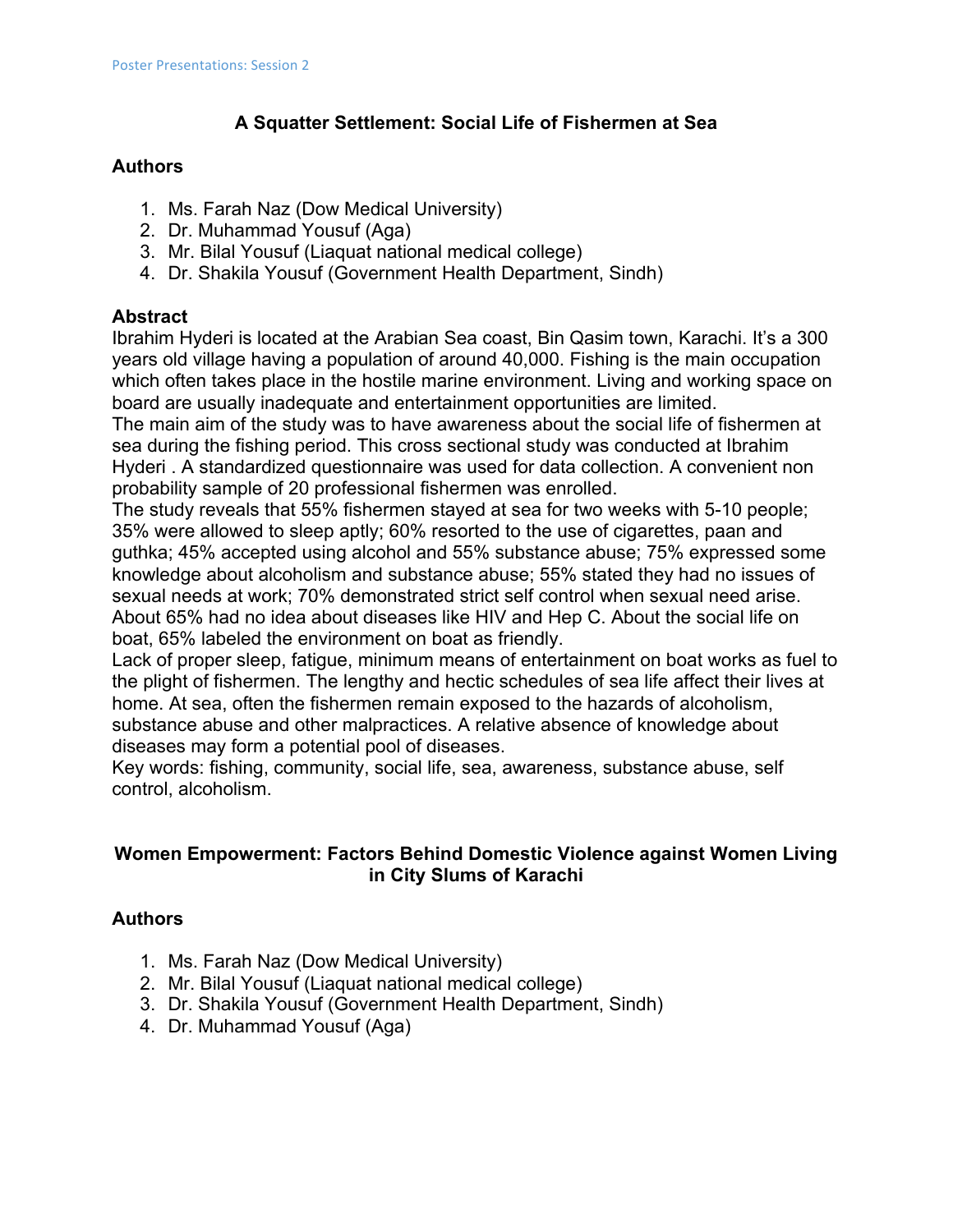#### **Abstract**

In Pakistan, majority of the women are much unsecure and remain often exposed to Domestic Violence, as appropriate empowerment of women, proper provision of support of law and strong social structure are vigorously missing, especially in poverty ridden areas and rural settings.

The main purpose of the study was to explore the perpetuating factors behind Domestic Violence against women living in a squatter settlement of Pakistan and to explore the decision making role of women at their homes.

This study was conducted in a squatter settlement of Karachi by using qualitative method. Subjects were selected with the help of members of Women Support Group (WSG). Ten case studies were developed in local language and later on were transcribed in English language

The main perpetuating factors behind Domestic Violence were poverty, lack of education, unemployment, early age marriages, multiple marriages, extra-marital relationships, mis-trust and lack of understanding among the partners, drug addiction and mental illness of husbands. Ten case studies reveals: age of women consulted were ranging from 20 to 60 years, period of exposure to domestic violence by their husbands was ranging from 5 years to 40 years. Four women were married before adolescent age. Two husbands were mentally ill, one convicted murder, three were addicted to narcotics, five were unemployed and were not having trust on their wives. Other perpetuators of violence were in-laws of women and property transfer.

There is need to embark upon the factors causing Domestic Violence by taking collective efforts. Poverty alleviation, provision of employment, control on drug business, sensitization about importance of social norms and values, provision of social support for re-conciliation and counseling, rehabilitation of addicted people, empowerment of women and provision of appropriate support of law to women can reduce the prevalence of Domestic Violence.

# **Women Empowerment: Factors behind Domestic Violence against Women Living in City Slums of Karachi**

# **Authors**

- 1. Ms. Farah Naz (Dow Medical University)
- 2. Mr. Bilal Yousuf (Liaquat national medical college)
- 3. Dr. Shakila Yousuf (Government Health Department, Sindh)
- 4. Dr. Muhammad Yousuf (Aga)

#### **Abstract**

In Pakistan, majority of the women are much unsecure and remain often exposed to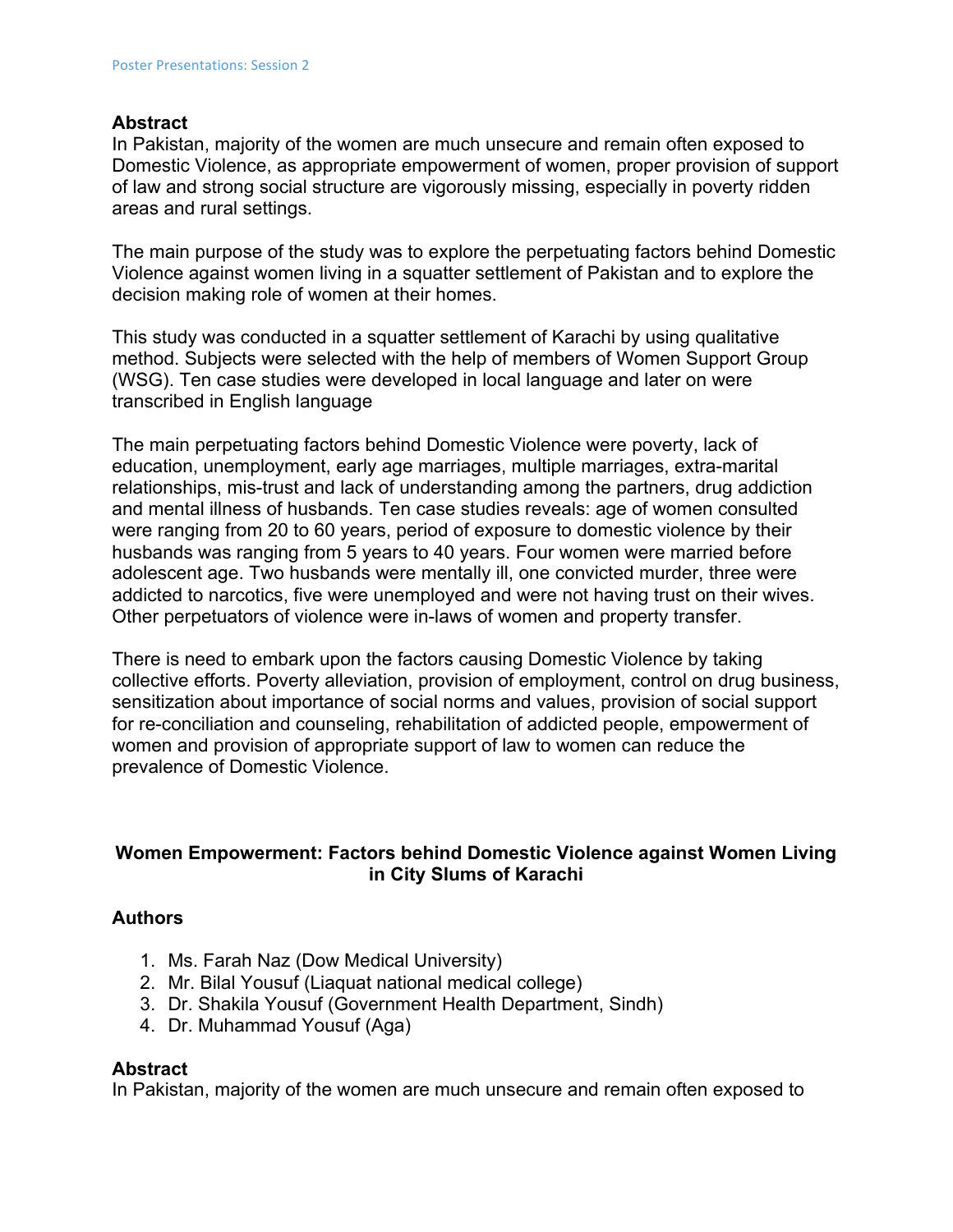Domestic Violence, as appropriate empowerment of women, proper provision of support of law and strong social structure are vigorously missing, especially in poverty ridden areas and rural settings.

The main purpose of the study was to explore the perpetuating factors behind Domestic Violence against women living in a squatter settlement of Pakistan and to explore the decision making role of women at their homes.

This study was conducted in a squatter settlement of Karachi by using qualitative method. Subjects were selected with the help of members of Women Support Group (WSG). Ten case studies were developed in local language and later on were transcribed in English language

The main perpetuating factors behind Domestic Violence were poverty, lack of education, unemployment, early age marriages, multiple marriages, extra-marital relationships, mis-trust and lack of understanding among the partners, drug addiction and mental illness of husbands. Ten case studies reveals: age of women consulted were ranging from 20 to 60 years, period of exposure to domestic violence by their husbands was ranging from 5 years to 40 years. Four women were married before adolescent age. Two husbands were mentally ill, one convicted murder, three were addicted to narcotics, five were unemployed and were not having trust on their wives. Other perpetuators of violence were in-laws of women and property transfer.

There is need to embark upon the factors causing Domestic Violence by taking collective efforts. Poverty alleviation, provision of employment, control on drug business, sensitization about importance of social norms and values, provision of social support for re-conciliation and counseling, rehabilitation of addicted people, empowerment of women and provision of appropriate support of law to women can reduce the prevalence of Domestic Violence.

#### **Awareness about Diabetes Mellitus Among Women of Child Bearing Age Living in Squatter Settlements of Karachi**

# **Authors**

- 1. Dr. Muhammad Yousuf (Aga)
- 2. Mr. Bilal Yousuf (Liaquat national medical college)
- 3. Ms. Farah Naz (Dow Medical University)
- 4. Dr. Shakila Yousuf (Government Health Department, Sindh)

# **Abstract**

Diabetes mellitus (DM) is a group of metabolic diseases characterized by hyperglycemia which result from defects in insulin secretion or action, or both. Over 3.2 million people die of diabetes mellitus across the world every year. Pakistan currently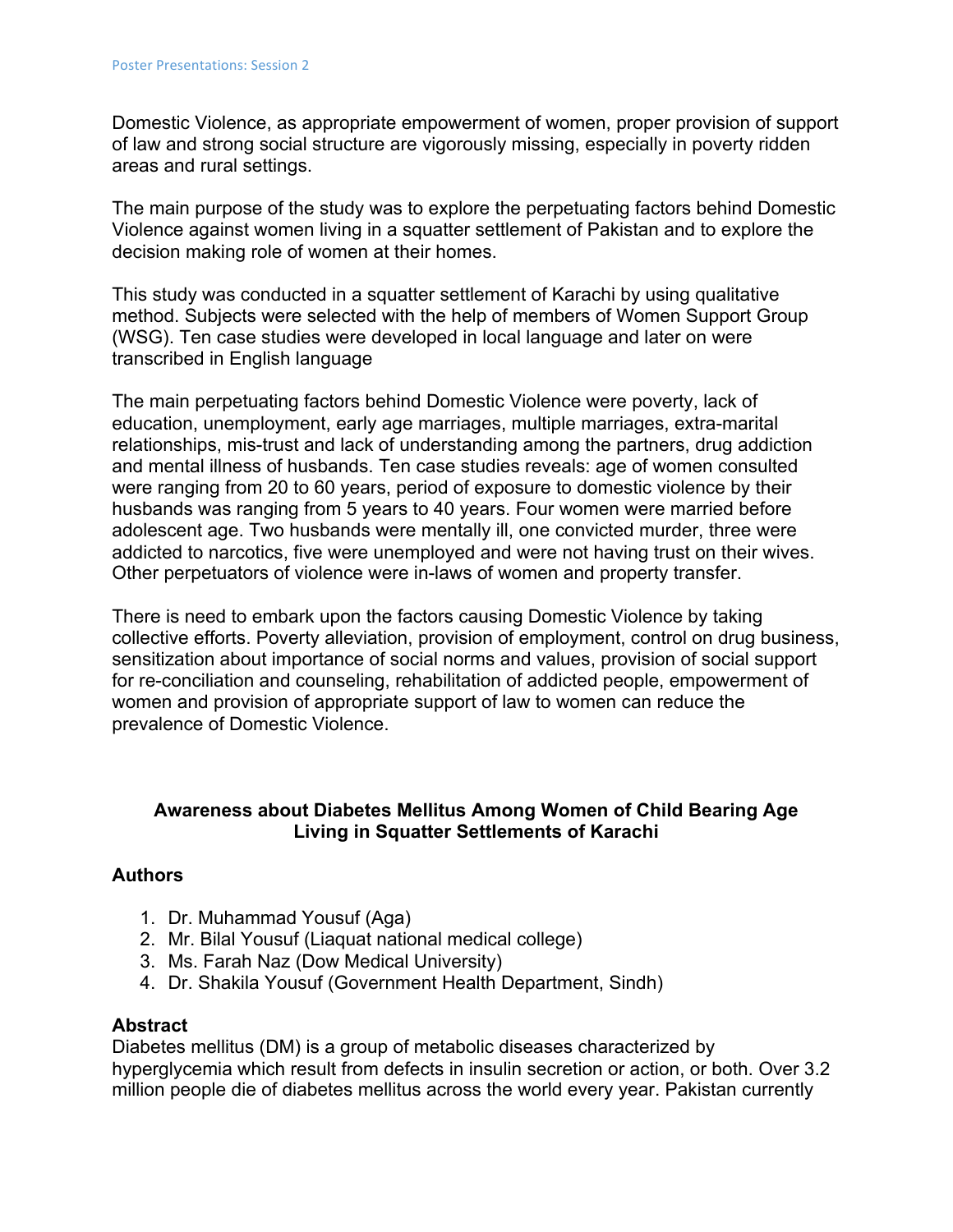counts 6.2 million people with diabetes and estimated figures for 2025 suggest that this will almost double and reach 11.6 million people.

The main purpose of the study was to assess the knowledge about Diabetes Mellitus (DM) among women of child bearing age , it's causes, consequences, prevention, and nature of DM among the subjects and understand the perception of CBAs about the management of DM.

The survey was conducted at the three squatter settlements of Karachi. A prestructured questionnaire was used (after field testing it) to interview 80 CBA women after taking their informed consent. convenient sampling method was used to collect the data.

The results reveals that in general, awareness level about the disease diabetes mellitus was low with misconceptions prevailing among CBA women of childbearing age. More than 50% of the subjects mentioned diabetes as a 'disease' with no specific knowledge and believed that family history and eating too much sweets may play a vital role in causing the ailment. Majority of the women were unaware about the actual causes, symptoms, and complications. Sedentary lifestyle is prevalent along with mood fluctuations. Majority of the women had never tested for diabetes.

Due to low awareness about the disease they are more exposed to the risks and their well being may disturb. The lack of health facilities especially related to assessment of risk factors during pregnancy may further aggravate the situation in the marginalized communities living below poverty line

# **Knowledge of and Attitudes Toward HIV Chemoprophylaxis Among Urban Residents in a High HIV Prevalence New York City Neighborhood**

# **Authors**

- 1. Ms. Victoria Frye (City University of New York)
- 2. Ms. Davida Farhat (Columbia University)
- 3. Mr. Mark Paige (New)
- 4. Mr. Steven Gordon (Gay Men of African Descent)
- 5. Mr. David Matthews (Brooklyn Men Konnect/Bridging Access to Care)
- 6. Ms. Emily Greene (New York Blood Center)
- 7. Mr. Vaughn Taylor-Akutagawa (Gay Men of African Descent)
- 8. Dr. Beryl Koblin (New York Blood Center)

#### **Abstract**

Purpose: Barriers to uptake of HIV chemoprophylaxis (PEP/PrEP), like stigma, have emerged within MSM communities. Little research on barriers exists among residents of high HIV prevalence cities. We evaluated knowledge, beliefs and attitudes toward HIV chemoprophylaxis in New York City.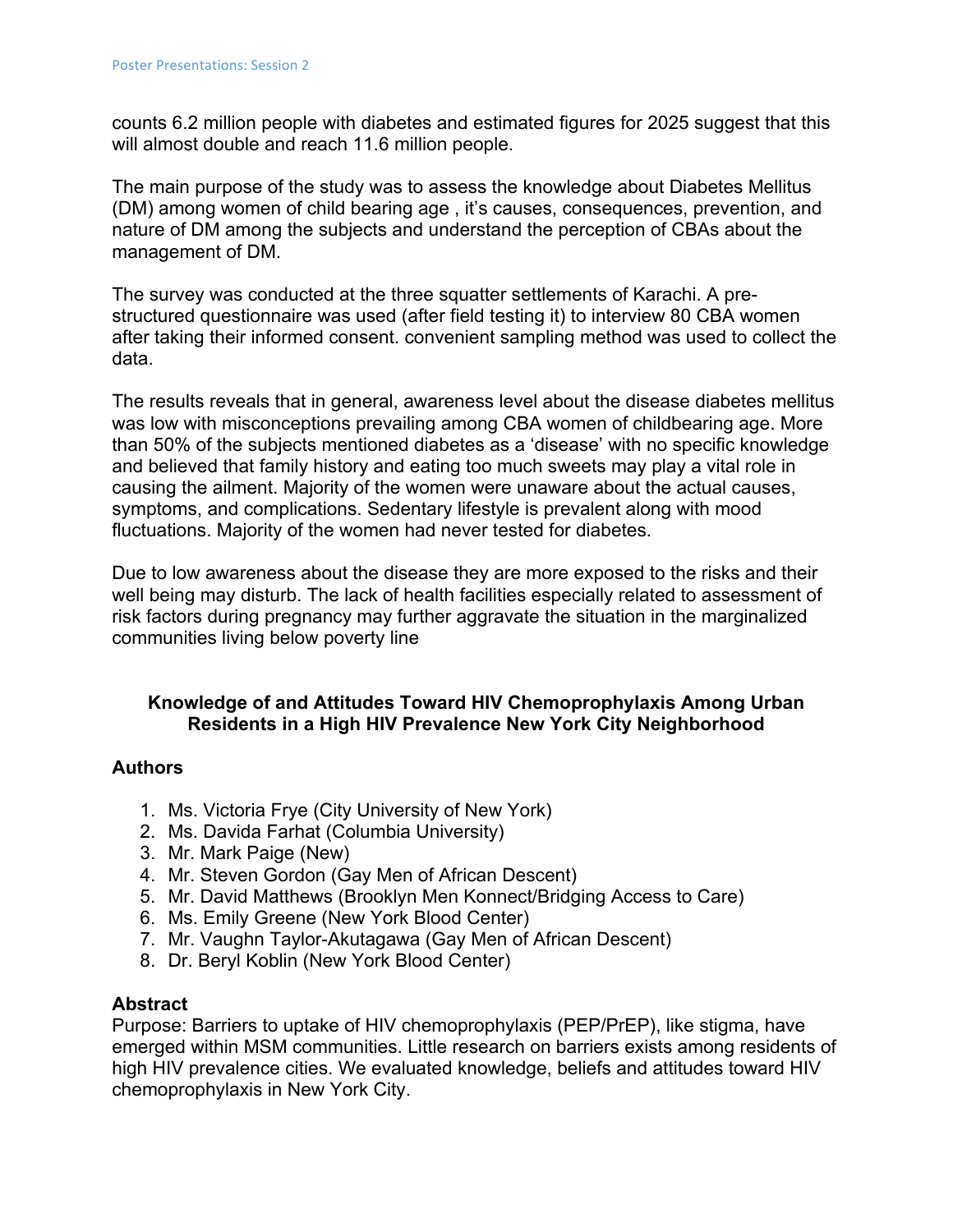Methods: Data derive from 578 anonymous, street-intercept surveys conducted on randomly selected blocks in two NYC neighborhoods in June 2015. HIV chemoprophylaxis knowledge was assessed by asking: "There are medications ('PrEP') to take for people who do not have HIV that prevent HIV." Correct knowledge was provided to all participants after administering this question. Beliefs about people who use HIV chemoprophylaxis: "If someone who does not have HIV is taking medication to prevent HIV, they are probably having too much sex or sex with the wrong kind of people." Attitudes: "I would want a female/male relative who does NOT have HIV to take a medication to prevent HIV." Associations among sociodemographics, HIV-related factors and knowledge, beliefs and attitude factors were calculated.

Results: Just 28% reported correct knowledge. Over half endorsed negative beliefs; 36% and 28% endorsed negative attitudes for women and men, respectively. Negative beliefs were more common among older, Black or Latino, Caribbean descent, and low education respondents. Respondents with friends or family who were gay and lesbian were less likely to endorse negative beliefs. Correlates of negative attitudes toward HIV chemoprophylaxis for women included: older age, not having a friend of family member living with HIV and not having attended an anti- homophobia workshop. No associations were found with HIV chemoprophylaxis for men.

Conclusions: Lack of knowledge, negative beliefs and attitudes toward HIV chemoprophylaxis have the potential to limit PEP/PrEP uptake among residents of urban, high HIV prevalence neighborhoods. It is important to recognize and address all the potential sources of stigma related to these biomedical prevention methods.

# **Sukh - A Family Planning Urban Health Initiative of Pakistan**

# **Authors**

- 1. Dr. Haris Ahmed (Aman Health Care Services)
- 2. Dr. Saadia Quraishy (Aman Health Care Services)

#### **Abstract**

Sukh Initiative is a 5 year (2013-18) project emerged out of commitments made at London Summit of July'12 in partnership of; Aman, Bill & Melinda Gates Foundation, and the David and Lucile Packard Foundations. Sukh aims 15% increase in modern contraceptive prevalence rate (MCPR) from current rates, in selected one million, poor and underserved peri-urban, communities in Karachi, a metropolitan city of Pakistan.

Methodology: The menu of interventions includes: door-to-door service delivery, motivation and counseling through face to face discussions and dialogue with women, men and youth by 200 community health workers; provision of a 24/7 help line to support the face to face engagement, and family life education to girls and boys. To improve quality of services to increase access to FP, Sukh strengthens services locally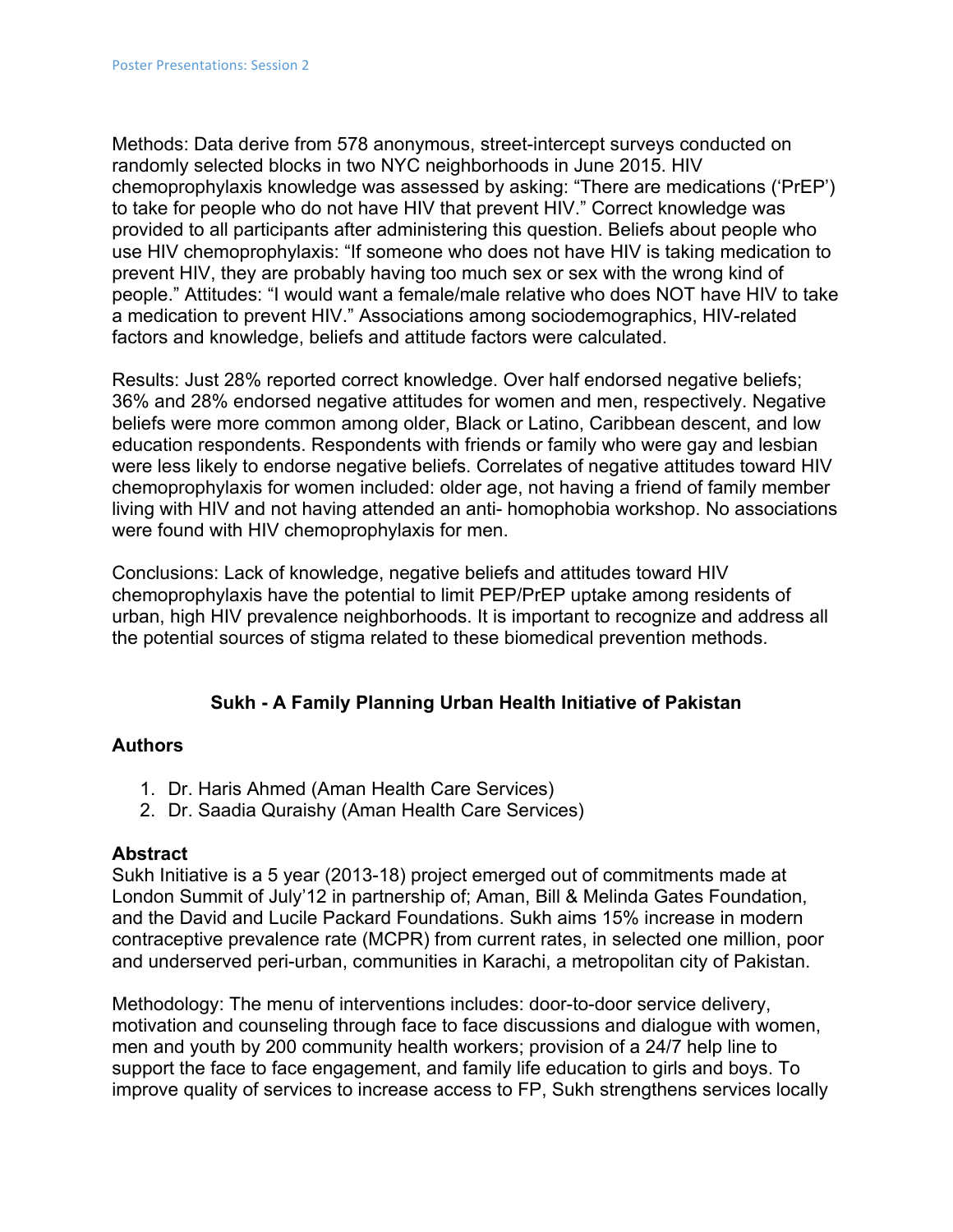available and has developed capacity of maternity homes to offer quality post-partum and post abortion family planning services.

Results: The baseline show with 97% awareness of FP with current usage of modern contraceptives of only 32%. Unmet need for FP is 24%, whereas female literacy is 64%. Inclusion of 14,153 new users in its 3rd year was possible with 202,162 household visit, mobilizing women to access services from 40 public and private sector clinics that have been upgraded to provide quality FP services. 20 high schools have been equipped to provide FLE training to students 15 to 18 years of age.

Conclusion: Sukh is a prototype that takes a comprehensive, multidisciplinary, multidimensional approach that serves to offer multiple solutions that build an eco-system that responds to a variety of barriers to modern contraceptive use in these communities. Sustainability of Sukh can be seen on several levels; through changed social norms within the intervention community with regards to FP, and, institutionalization of key solution levers, especially provision of quality FP services.

# **Correlates of Pharmacy Based HIV Testing Referral Utilization in a High-Risk Community**

# **Authors**

- 1. Dr. Silvia Amesty (Columbia University)
- 2. Dr. Rafael Perez-Figueroa (Columbia University)
- 3. Mr. Michael Zingman (Columbia University)
- 4. Ms. Alexis Rivera (Columbia University)
- 5. Dr. Crystal Fuller Lewis (Nathan Kline Institute for Psychiatric Research, State of New York Office of Mental Health)

# **Abstract**

Background: Black and Latinos face limited access to healthcare services. Expanding HIV testing referrals into pharmacies may improve HIV testing for people with less healthcare access. The Expanded Syringe Access Program (ESAP) in pharmacies may provide access to those at highest risk for HIV and may be positioned to provide inpharmacy HIV testing referral and linkage to care in at-risk communities.

Objective: This analysis aims to assess the correlates of utilizing HIV testing referrals provided by pharmacies among customers recruited from a neighborhood with high HIV prevalence.

Methods: We examined the associations between demographic and risk behaviors with the utilization of HIV testing referrals among a racially/ethnically diverse sample of participants (n=205). Data for the analysis come from a cross-sectional study among customers of ESAP pharmacies in Harlem, New York City (2010-2011). Binary logistic regression models were constructed to examine the extent to which the predictors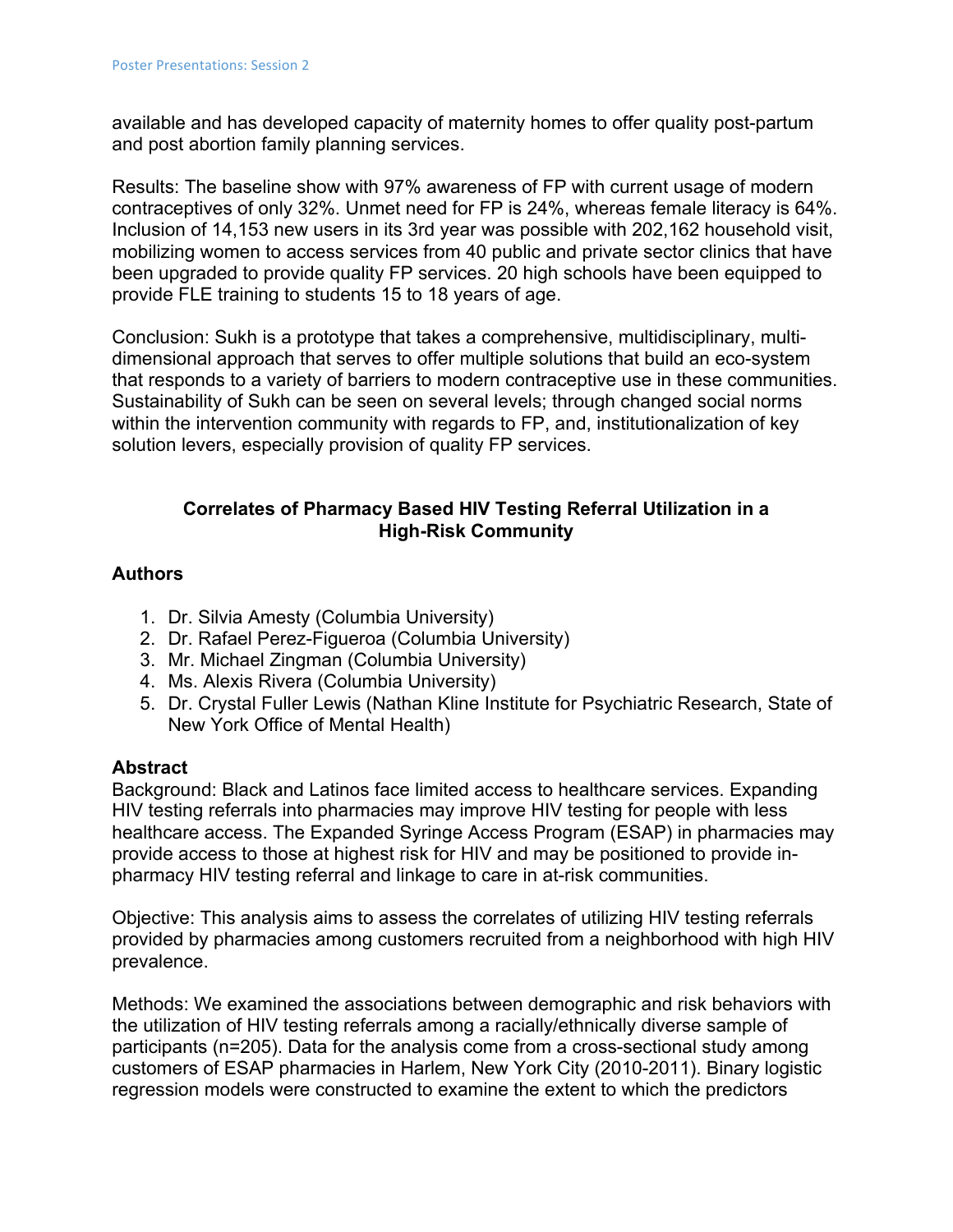explained the likelihood of utilizing HIV testing referrals.

Results: Most participants were male (65.9%), Black and Latino(88.3%), and had used hard drugs (89.8%); 19.5% utilized the HIV testing referrals provided. Bivariable analyses indicated negative associations between ever smoking crack, ever smoking heroin, and injecting heroin in the last 3 months with the utilization of HIV testing referrals; while older age, being male, having higher levels of education, and engaging in condomless sex were found to be protective. Controlling for sex/gender and engaging in condomless sex increased the likelihood of utilizing HIV texting referrals more than 3 times, while having smoked crack reduced this likelihood by approximately 62%.

Conclusion: Findings suggest that using the ESAP structure for HIV referrals may be a complement to healthcare-based testing. In-pharmacy HIV testing referrals may be part of more comprehensive strategy to promote HIV testing in high-risk populations. More research is needed to continue exploring in-pharmacy strategies.

#### **Media and Family Planning: Changing Dynamics of Contraceptive Advertisements and its Effect on Health in Urban India**

#### **Authors**

1. Ms. Ragini Mishra (International Institute for Population Sciences)

#### **Abstract**

This study looks into the dynamics of contraceptive advertising and its effect on helath in urban India. By focusing on advertisements on condoms for males and Emergency Contraceptive Pills (ECPs) for females, it examines the content, focus and target of commercial advertisements. For this purpose, a content analysis of contraceptive advertisements appeared in media (Newspapers, magazines, T.V. channels, internet, etc.) in the year 2013 were considered. Altogether 75 ads on Condoms and 21 ads on ECPs were analyzed here. It was found that condom ads are increasingly targeting adolescents and unmarried. They focus on 'pleasure' and 'stamina' aspects ignoring the safety and protection issues. Most of ECP ads are misleading customers and creating a wrong impression that "ECP is a regular contraceptive Pill". This will have serious implications on women's health. While designing advertisements, the interests of the users must be given priority without 'concealing facts' or providing 'misleading information'. In general, the advertisements must follow ethical considerations and value the sentiments of the population.

# **Fragile Health System: Issues and Challenges in Pakistan – Harnessing Opportunities**

**Authors**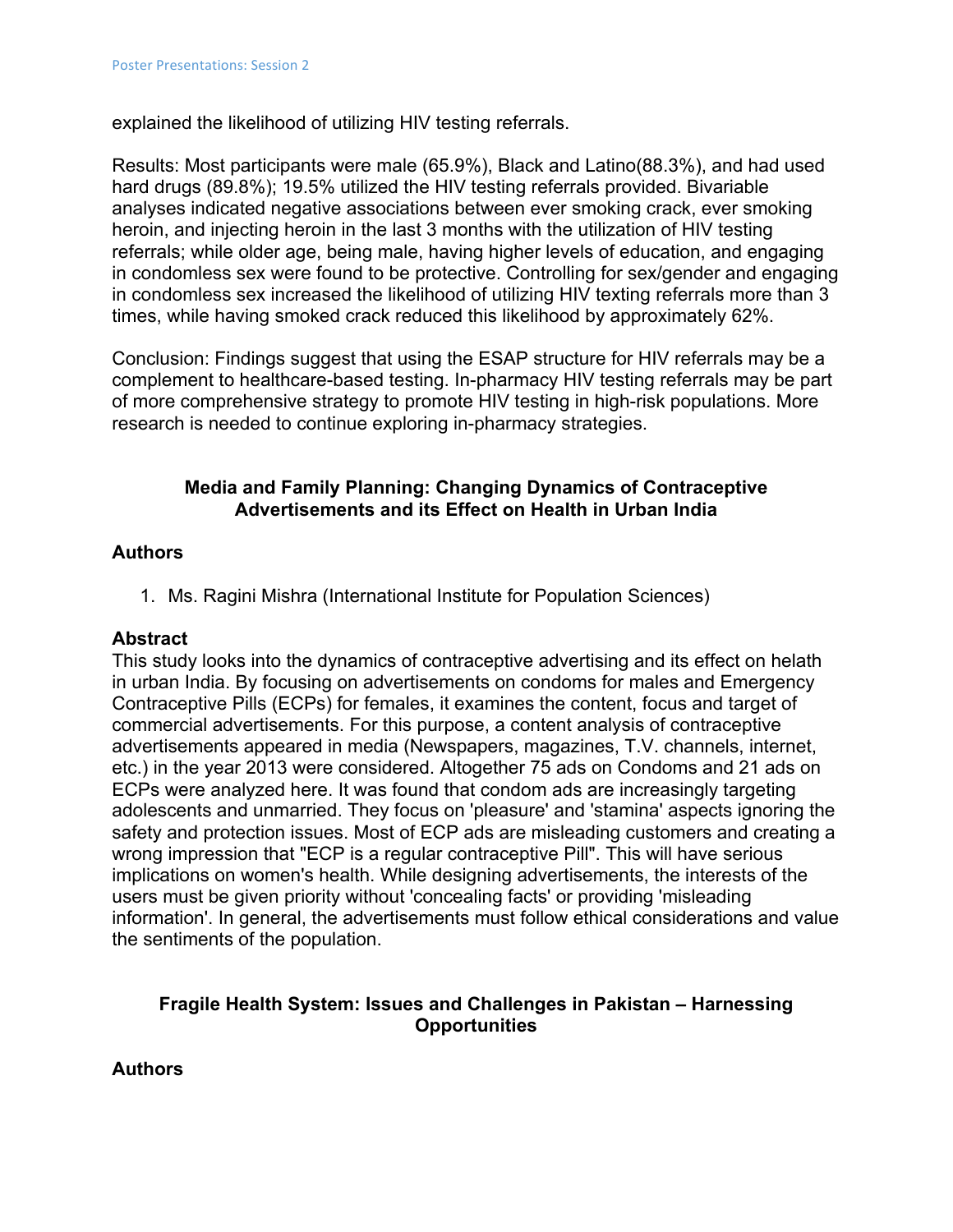1. Mr. Javed Satti (Pathfinder International)

# **Abstract**

Universal immunization of children against major vaccine-preventable diseases is one of the most cost-effective means of reducing infant and child morbidity and mortality. However in Pakistan, there has been a slow improvement in the percentage of fully immunized children age 12-23 months, from 47 percent in Pakistan Demographic and Health Survey 2006-07 to 54 percent in 2012-13. Moreover, there is a large dropout of 14 percent and 7 percent, respectively, between the first and third dose of the DPT and polio vaccines. A lot still needs to be done in this regard.

The study intends to examine the barriers and facilitators to obtaining vaccination for their children in Pakistan besides exploring provincial and rural/urban differences using PDHS 2012-13. A model is developed to improve understanding of the barriers and facilitators which impact vaccination uptake at household level, adherence and completion. The constructs in the model have been shown to be important predictors of immunization which include woman empowerment, woman's own reproductive health seeking behavior, mother-child relationship and other parental factors. Indicators chosen for woman empowerment include decision-making, mobility and domestic violence. The variables of woman's own reproductive health seeking behavior consist of antenatal and postnatal care, place and assistance during delivery, TT vaccination and use of family planning. The variables for measuring mother-child relationship indirectly include gender, parity and wanted status of child. Other parental factors include age, education and occupation of both parents.

Limited decision practices, controlling behavior by husband and domestic violence are identified as key barriers to obtaining vaccines for children.

#### **Spacing Pregnancies for Improved Maternal and Newborns Health Outcomes – An Innovative and Sustainable Approach in Peri-Urban parts of Karachi, Pakistan**

#### **Authors**

- 1. Mr. Syed Sharjeel Ul Hasan (Aman Health Care Services)
- 2. Dr. Haris Ahmed (Aman Health Care Services)

#### **Abstract**

Sukh Initiative, a multi donor funded project, is promoting Health Timing and Spacing of Pregnancy (HTSP) in 1 million, underserved peri-urban population of Karachi, a metropolitan city of Pakistan.

Methodology: Sukh has a multi-pronged approach. Focus is to target young married couples. Sukh Community Health Workers (CHWs) serves 3,000. These CHWs were trained on a modified module with include use of life size uterus model as an innovative counseling technique. To increase male involvement, male mobilizers reached out to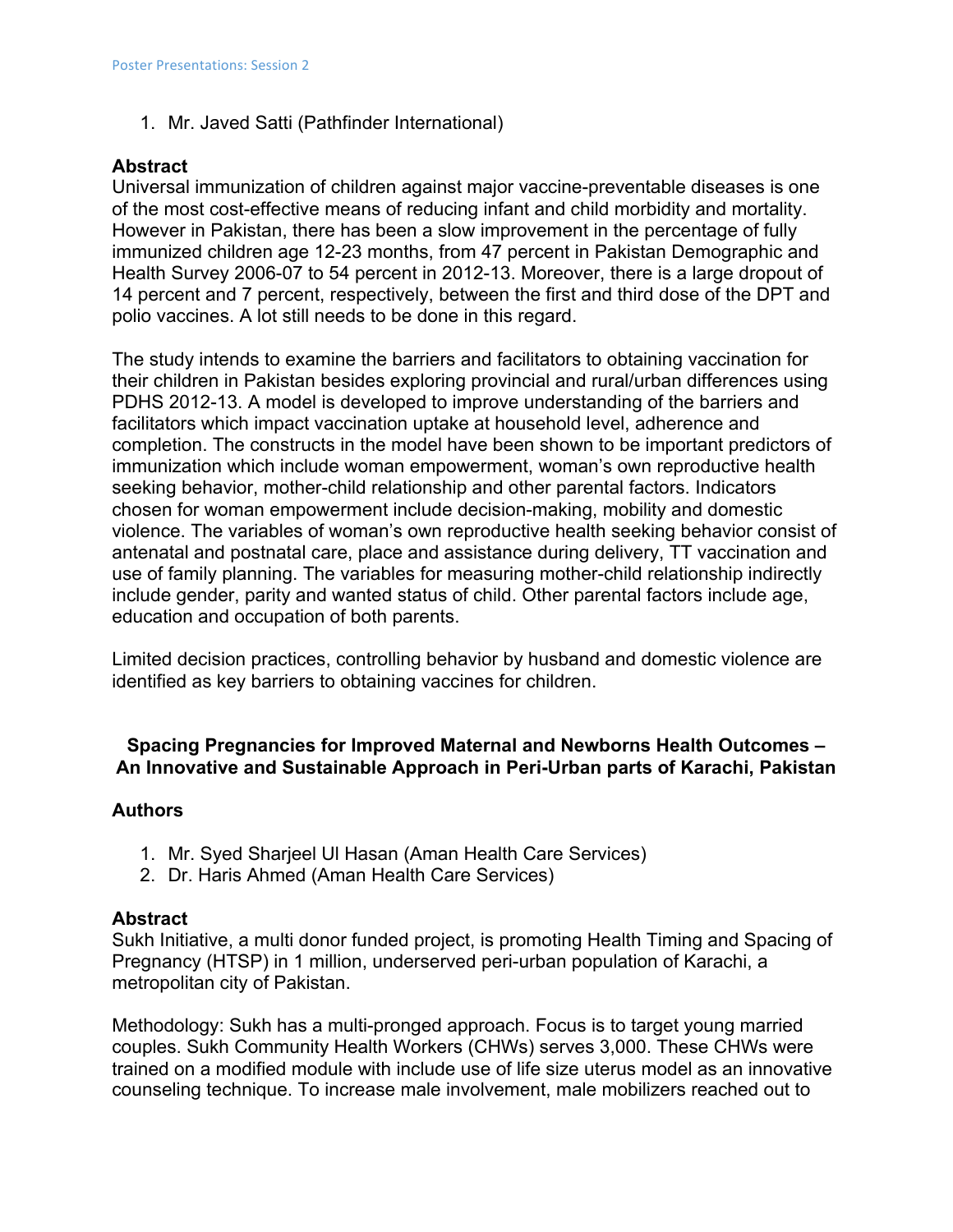young men, newlyweds and those with 1 or 2 children, along with community influencers and gatekeepers, by male support group meetings. Project is improving quality of FP services at 160 first level care facilities, both in public and private sectors with hands-on and on-job trainings of 180 providers on IUCD insertion, implants and infection prevention, followed by extensive monitoring.

Results: The baseline survey reveals that MCPR is 32% with a method mix favoring tubal ligation and condoms. To improve MCPR to 15% and improve method mix, CHWs have started process of registering households and by end of year one 848,000 individuals from approximately 84% of houses in the project area have been completed. CHWs formed Community Based Organizations with 5 designated members, meeting once a month. 100 CBOs have been formed with members from households. These CBOs provide support in project implementation, and come up with solutions to day to day challenges.

The project has yet to witness change in behaviors for FP/RH services, however as of now the project has ensured that with extensive mobilization, Sukh will not only encourage women to make educated FP/RH choices, but also involve men in decisionmaking. With improved quality of FP/RH services at FLCF and also by involving the Health Department from inception to implementation, tremendous results are anticipated in short period.

# **DHS Review of Effect of Domestic Violence on Contraceptive Uptake and Outcomes, Sindh, Pakistan**

# **Authors**

1. Dr. Saadia Quraishy (Aman Health Care Services)

# **Abstract**

Violence against women is fundamental violation of human rights and has a significant public health issue. Evidence suggests women experiencing domestic violence report higher rates of reproductive health problems. Despite several laws designed to protect women from domestic violence, it is an endemic problem in Pakistan. Some of the major reasons for violence are prevalent illiteracy, unemployment and poverty. Domestic violence host several reproductive health problems. Women who are physically abused are 16% more likely to have low-birth-weight baby and twice likely to have an abortion, and less able to access appropriate medical care.

Review of PDHS 2012-13: PDHS 2012-13 data was reviewed for women who have ever been pregnant and were subjected to domestic violence, in province of Sindh. The review focused relationship between domestic violence and FP adoption and its results on unintended pregnancies; which in turn may lead to either termination or low weight births.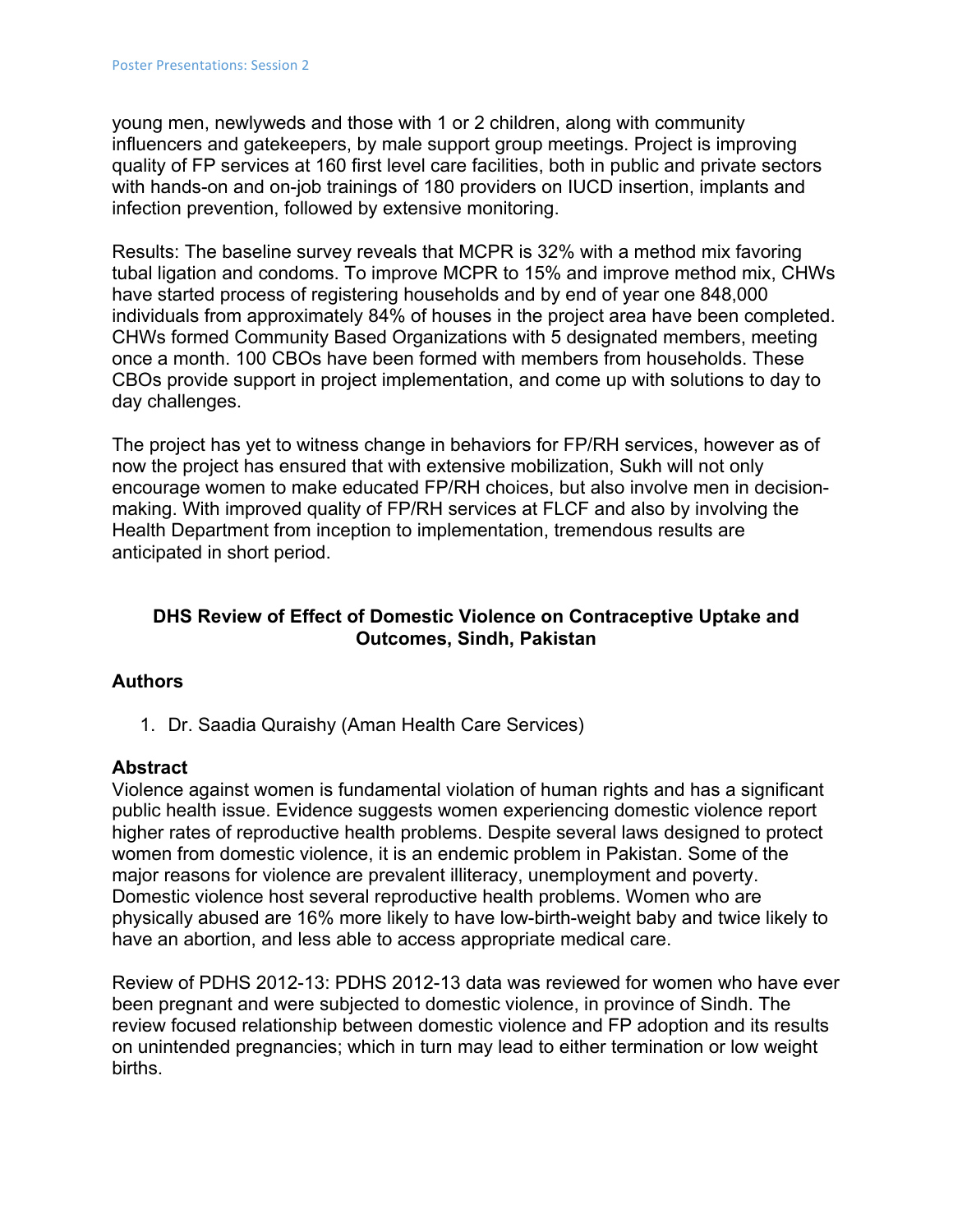Findings: Secondary data analysis of PDHS 2012-13 shows 23% women have ever experienced physical violence. However 5% experienced severe violence and 7% experienced violence during pregnancy. Rural women were the most (30%) who were subjected to violence as compare to small (23%) and large cities (15%). Use of contraceptive remained less (26%) in women who were subjected to violence as compare to those who were not (33%). The percentage of pregnancies was high 44% compare to 39%, similarly under weight babies born was 31% compare to 21% to women not subjected to violence.

Conclusion: Results indicate low contraceptive use among women experiencing domestic violence, as this limits control over their reproduction. It is important that service delivery should also build on mental health by establishing integrated services for incorporating issues of domestic violence into FP services. With multiple entry points within the health sector, women may seek healthcare, without necessarily disclosing violence

# **Epidemiological Transition in Uttar Pradesh and Bihar: Evidence from India Human Development Survey**

# **Authors**

1. Mr. Mohammad Hifz Ur Rahman (International Institute for Population Sciences, Mumbai.)

# **Abstract**

# Background:

Because of the undergoing epidemiological transition, many countries of the world are observing increased burden of chronic, non-communicable and life-style related diseases. Though less people die, they are subject to longer years of suffering with such diseases. This has become an area of great concern among the researchers and policy makers. Extant literature is full of studies on maternal and child health in Uttar Pradesh and Bihar. But studies examining the prevalence of lifestyle and communicable diseases are very limited in India especially in Uttar Pradesh and Bihar.

Objective: Data from India Human Development Survey (IHDS) conducted in 2004-05 has been used to test the hypotheses: Lifestyle diseases are more prevalent as compare to communicable diseases in Uttar Pradesh and Bihar.

Methods: The present study had measured six outcome variables namely occurrence of tuberculosis, mental illness, cancer, diabetes, high blood pressure and heart disease. Those who were suffering from the selected disease at the time of survey and those who were cured were combined together and were treated as having the selected disease. Bivariate analyses, binary logistic regression models and Wald test were used. Results: Findings of the study accept the hypothesis "Lifestyle diseases are more prevalent as compare to communicable diseases in Uttar Pradesh and Bihar". There are enormous differences in the occurrence of lifestyle diseases and communicable diseases. Prevalence of lifestyle diseases like diabetes and hypertension are very much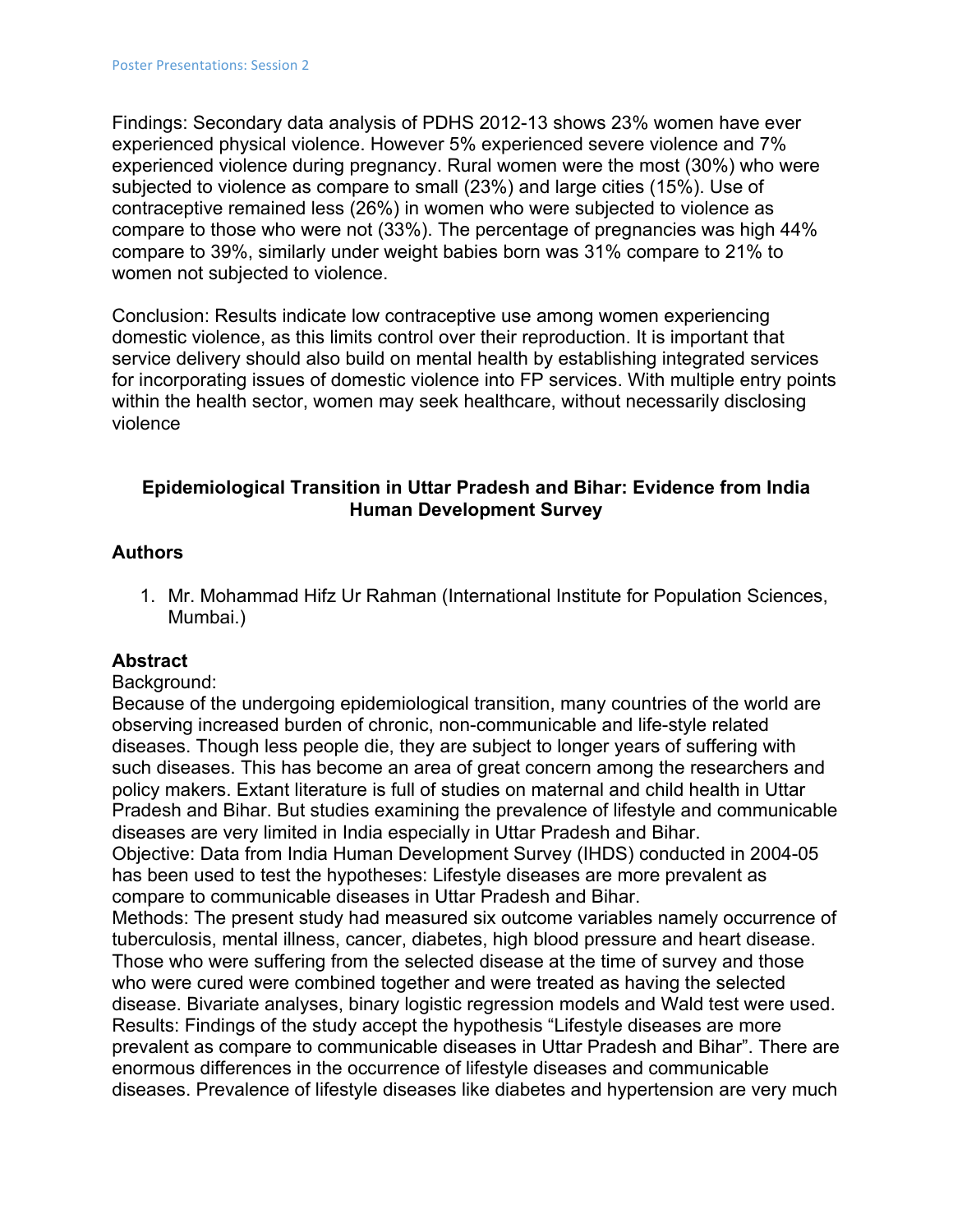as compared to communicable disease like tuberculosis. Tackling each of these require different strategies. For example, communicable diseases are more prevalent because of poor hygiene, poor sanitary conditions, and poor living conditions whereas the lifestyle diseases arise because of life-style related factors. Undoubtedly, these require different strategies and interventions.

# **Determinants of Maternal Mortality Ratio in Selected Asia Pacific Countries: An Empirical Study**

# **Authors**

- 1. Dr. Mohammad Zahirul Hoque (1. Faculty of Medicine & Health Sciences, University Malaysia Sabah, Jalan UMS, 88400 Kota Kinabalu, Sabah, Malaysia.)
- 2. Dr. Fumitaka Furuoka (Asia- Europe Institute, University of Malaya, Kuala Lumpur, Malaysia)

# **Abstract**

Background: Maternal mortality is a global public health problem. United Nations (UN) Millennium Development Goal (MDG), aims for the 75% reduction of maternal mortality ratio (MMR) by the year 2015. According to the World Health Organization (WHO) report 2013, a 45% decline from 1990 has been reported globally. However, MMR varies among different countries and regions of the world. There have been only a few studies reported on the empirical analysis of MMR in Asia Pacific countries. Purpose: We were interested to know the determinants of MMR in this region. This study aims to identify the determinants of the MMR in selected thirteen countries (i.e. Cambodia, Pakistan, India, Solomon Island, Sri Lanka, Korea Republic, Fiji, Indonesia, Laos, Malaysia, Mongolia, Philippines and Thailand). Methods: The source of data is from WHO, UNICEF, United Nations population Fund and The World Bank, Trends in Maternal Mortality: 1990 to 2013, WHO, Geneva, 2014. We have used the statistical and econometric software EViews version 8.0 (IHS Global Inc., Irvine, CA, USA.) for the analyses of data. We performed Pearson's correlation and multiple regression analysis. This paper assumes that there are four factors which would determine the MMR in these countries, namely, the size of the per capita gross national income (GNI), total fertility Rate (TFR), skilled attendant at birth (SAB), female primary school enrolment rate (FSER). Results: The empirical results shows that SAB has significant relationship with the MMR in these countries. It means that increased number of skilled attendant at birth could reduce the maternal mortality. Conclusion: The result of our study will help to understand how the resource will be mobilized effectively and to develop strategies for the funding of the programme. The role of SAB is important for the reduction of MMR.

# **Building support systems for suicide prevention: A fusion of understanding and action in District Chitral KPK, Pakistan**

**Authors**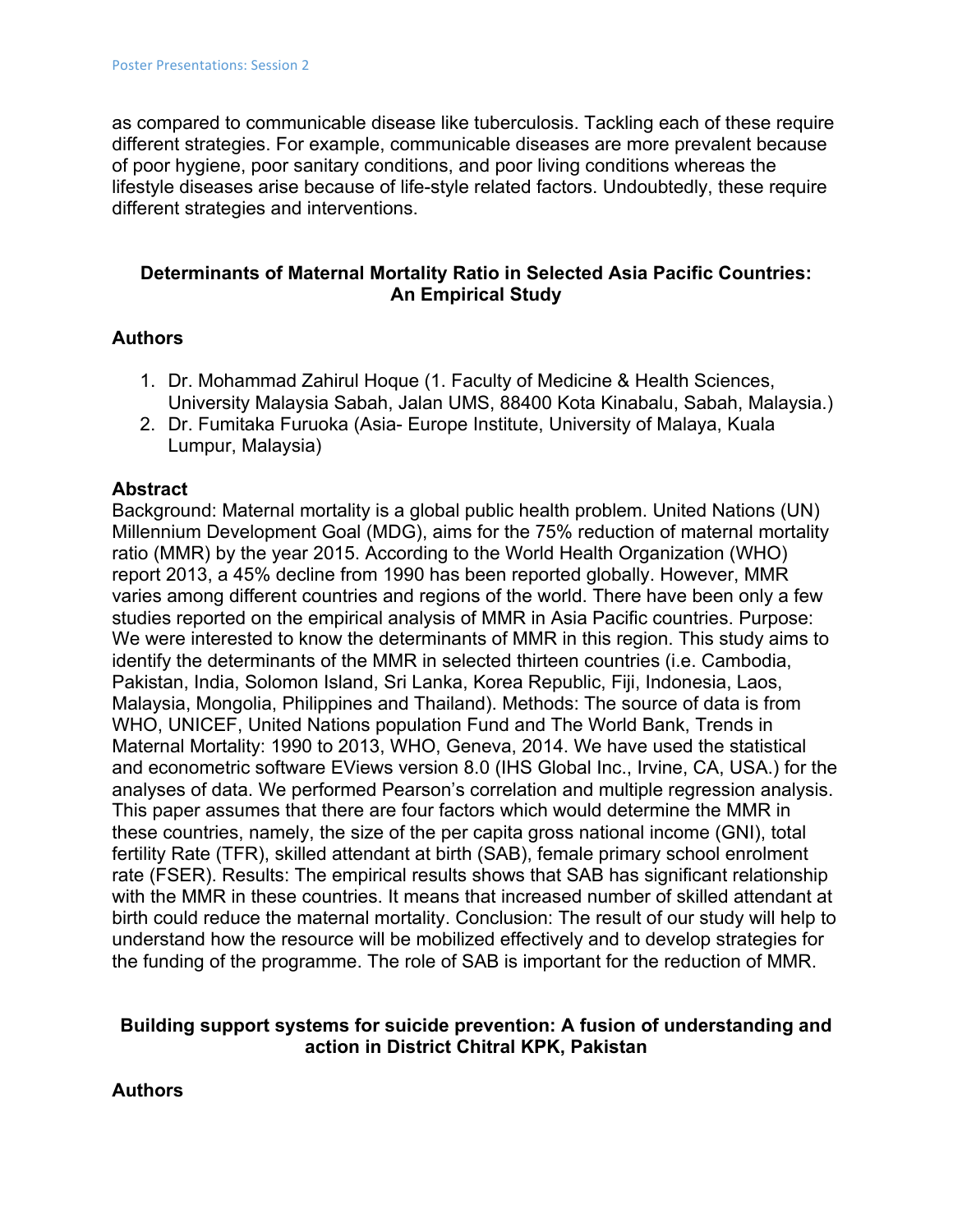- 1. Mr. Gulfayyaz Khan (Aga Khan University)
- 2. Dr. Sajjad Ali Khan (Aga Khan University)

# **Abstract**

Committing suicide is not a new phenomenon in today's world. It exists almost in every society with different forms and ratio among different age groups. The reasons, factors and ways of suicide vary from country to country, area to area, and even individual, depending on the socio-cultural and geo-economic circumstances of the specific regional and local context. Similarly, in the recent years suicide has become an alarming phenomenon in the region of Chitral. The number of suicide among the youth, especially in young females (both married and unmarried), is rapidly increasing. . In Chitral district, 40 suicide cases were reported in 2011-2013. It is not known how many cases were not reported to the police. Of the total reported 24 were men, and 16 women. Another study reported 81 suicides, during 2008-2012. Both the studies are descriptive and attempt to highlight the possible causes of suicide.

Major factors contributing to rising frequency of Suicide in Chitral:

- 1. Forced Marriage.
- 2. Autocratic attitude of parents or elders towards their children.
- 3. over Confidence of Parents.
- 4. Tribe-ism.

Research design and Methodology:

An action research approach is proposed for a fusion of understanding and action in chitral district of Khyber Pakhtunkhwa. A short course/training in understanding suicide and building support systems for preventing suicides will be offered to members of family where a suicide hams taken place, and to friends of one who has committed suicide. The course will include sessions on understanding suicide its possible determinants

Conclusion:

To summarize the above discussion, it is argued that the major reason of suicide in the region of Chitral is associated with the decision process of marriage of a female. Due to lack of education and awareness about women rights, pressure of tribal and cultural values of the society, parents and relatives are

# **Is Maternal and Child Health Care Services Really Preventing the Newborn Death in India: Evidence from India**

# **Authors**

1. Mr. Bal Govind Chauhan (International Institute for Population Sciences Mumbai)

# **Abstract**

India has made significant progress toward attainment of reduction in infant and child mortality – still, the levels remain very high as compared to the developed nation. Using the third round of National Family Health Survey data, this study examine the effect of maternal health care utilization (antenatal care, safe delivery and post-natal care) on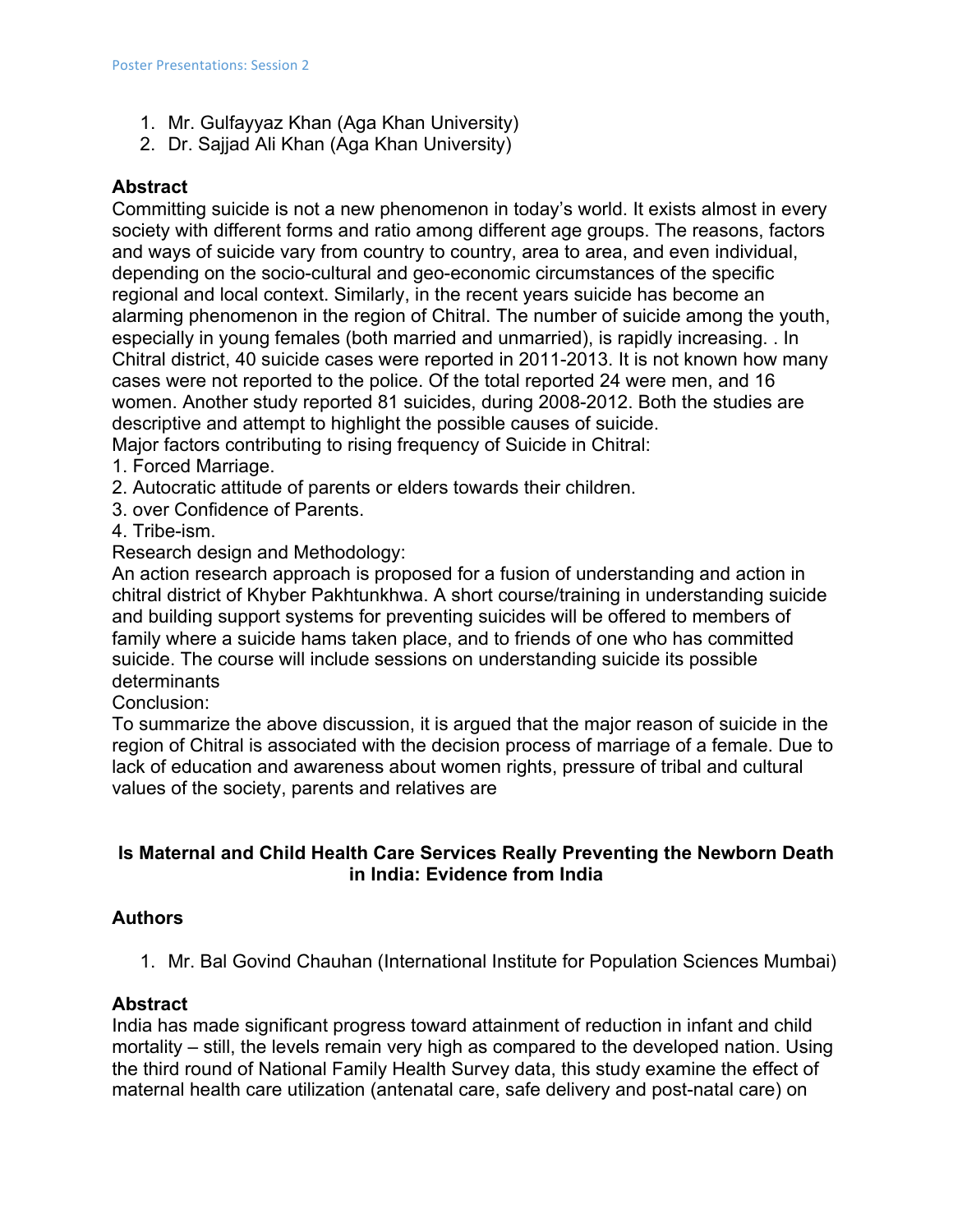early neonatal, neonatal and post-neonatal mortality in India. Descriptive statistics and multivariate techniques have been used to fulfill the aforesaid objective. Results show that early neonatal, neonatal and post-neonatal mortality is 25, 19 and 11 per thousand live births respectively. Antenatal care and postnatal care has a significant impact on early neonatal and neonatal mortality, however, safe delivery is positively associated with the early neonatal and neonatal mortality. The risk of early neonatal and neonatal mortality is higher among those deliveries conducted in the public or private institutions than delivery conducted at home. The number of lives lost in the early neonatal and late neonatal period exceeds that of any other period. There is a need to be more focus on utilization of MCH services to sustains gains in mortality in the newborn period and achieve the sustainable development goals.

# **Effect of Non-Biological Factor on Perinatal Mortality in India: Evidence from NFHS**

# **Authors**

1. Mr. Bal Govind Chauhan (International Institute for Population Sciences)

#### **Abstract**

About 6 million neonatal deaths globally, approximately 99 percent of which occur in developing countries. Against this backdrop, this study is an attempt to examine the prevalence and influence of non-biological factor on perinatal mortality in India. Using National Family Health Survey-3 (NFHS-3) data and bi-variate and multivariate techniques have been used to fulfil the aforesaid objectives. Non linear (Fairlie Decomposition) technique has been used to see the contribution of factors among poor non poor gap in perinatal mortality. Results show that parental education, religion; caste, work status of the mother and wealth status of the household has significant effects on the perinatal mortality. The largest part of the poor disadvantage in perinatal mortality is attributable to the underlying disadvantage in household variables whereas full ANC, safe delivery and place of delivery has contributed to narrowing the gap.

#### **Urban Travel Mode Choices and Well-being: Insights through a Psychological Lens**

#### **Authors**

- 1. Mr. Samuel Chng (University of Exeter Medical School)
- 2. Prof. Charles Abraham (University of Exeter Medical School)
- 3. Ms. Christin Hoffmann (University of Exeter Medical School)
- 4. Dr. Mathew White (University of Exeter Medical School)
- 5. Dr. Stephen Skippon (Transport Research Laboratory)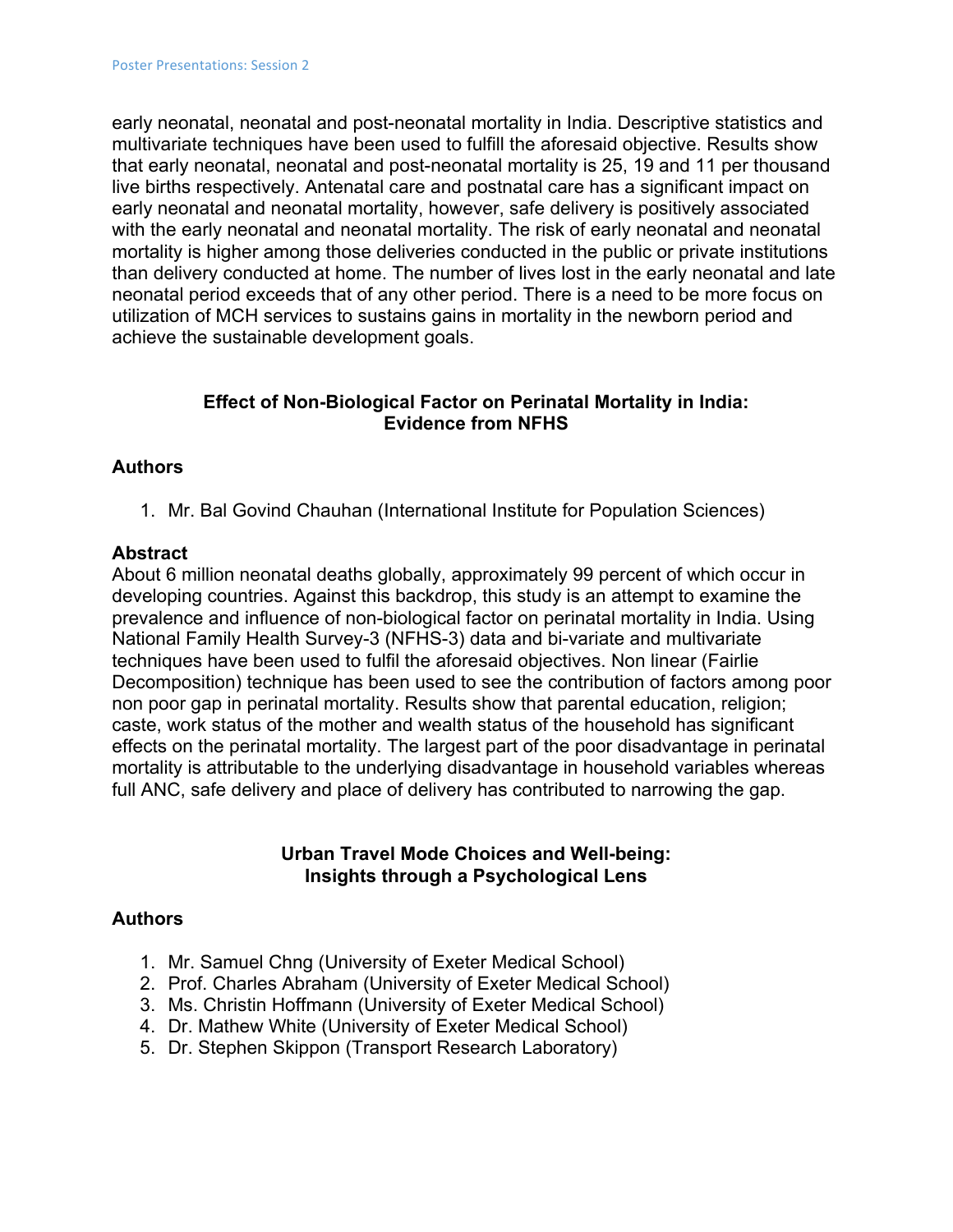#### **Abstract**

The urban transport user differs from his/her rural counterpart such that the former has much more transportation options made accessible. Despite this, car use remains the most popular travel mode choice by both urban and rural users in the UK. Non-carmode travel is potentially efficacious in improving the health and wellbeing of urban dwellers in part through the introduction of more daily physical activity and reduction of travel-related stress. However, it remains unclear how best to promote these transportation alternatives. Applying past findings from psychological studies in transportation, we explored how psychological theories on cognition, goals and attitudes can help explain the travel mode choices in urban settings. Psychological theories, such as the Theory of Planned Behaviour, Theory of Interpersonal Behaviour and the Norm Activation Model, are used to explain the possible interactions between the urban environment and travel mode choices by commuters. Qualitative investigations of these psychological antecedents also highlight the variability of attitudes towards different transport modes in response to different goals and environmental and social contexts. These insights are potentially useful is informing future communication and social marketing strategies that look at improving the effectiveness of policies and behaviour change interventions that encourage the adoption of non-car transport modes that are posited to be associated with better health and wellbeing outcomes.

# **Using the Built Environment to Enhance Social Contact and Resilience Among City Dwellers**

# **Authors**

- 1. Mr. William Heard (The Chicago School of Professional Psychology)
- 2. Dr. Sandra Georgescu (The Chicago School of Professional Psychology)

# **Abstract**

Cities can be exciting, exhausting and surprisingly isolating places to live. City planning and design have a direct impact on lifestyle and the mental health (or its absence) of people who inhabit it. Despite its overall allure, city living has been linked with increased inattention, withdrawal, irritability and impulsivity. Neighborhood type, commuting time and amount of traffic in one's area have all been linked to residents' sense of social connection and levels of loneliness. While social connectedness and the perception of support by those around us is a major contributor to well-being and resilience, decreased social networks have been related to increases levels of psychosis, and higher stress among children. Social ties are especially important for older individuals and have been linked with lower levels of mortality, reduced suicide rates, less fear of crime, and better physical health. Yet, despite these findings, it has been estimated that 75% of the world's population will be living in an alienating city environment by the year 2030. This literature review will highlight the ways in which city planners are attempting to create more nurturing environments that enhance the probability of social contact in an attempt to improve resiliency and well-being among its city dwellers.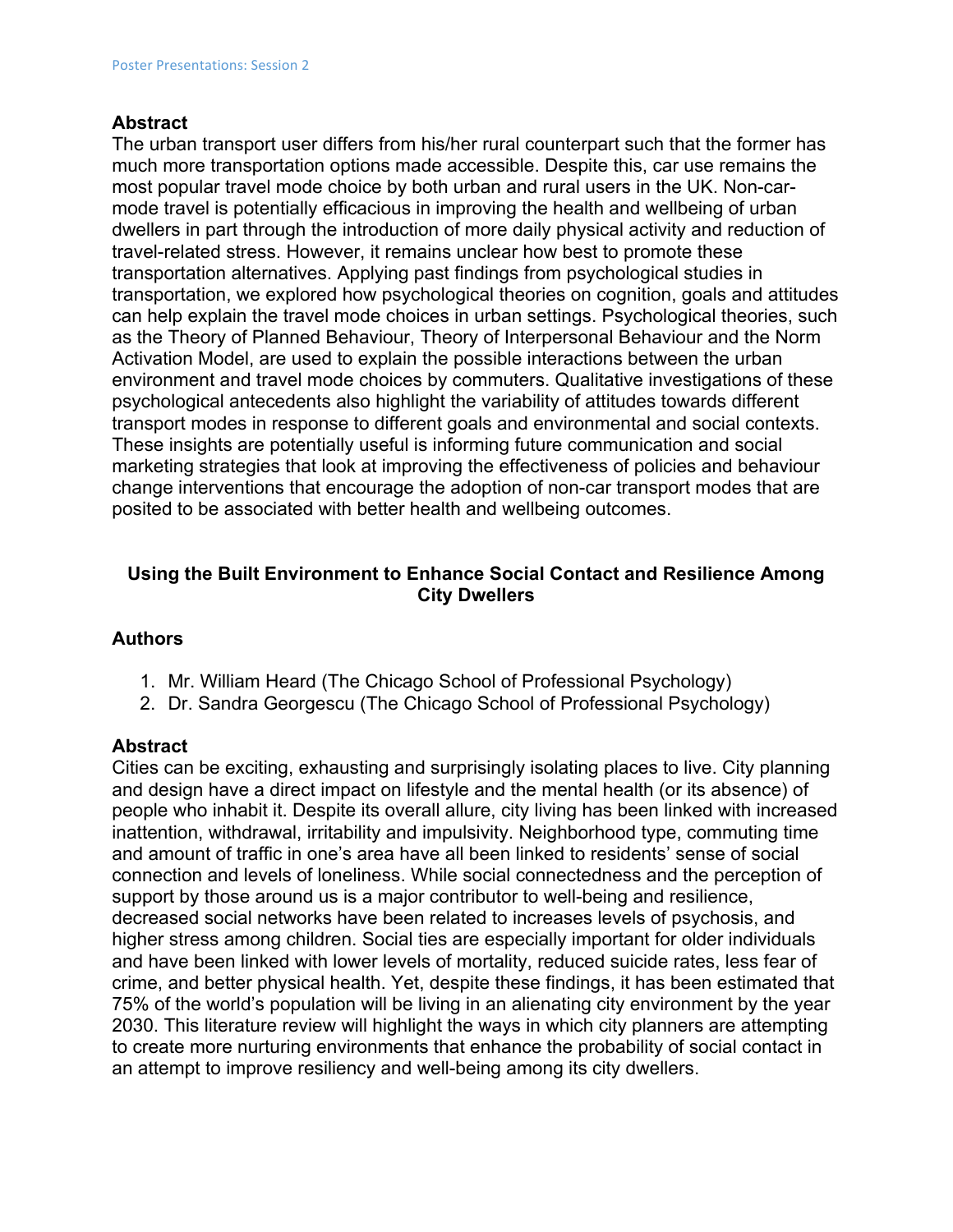# **Campaign for Honest Evidence-Based Health Information**

# **Authors**

1. Mrs. Sahru Keiser (Breast Cancer Action)

# **Abstract**

The goal of breast cancer screening is to prevent women from dying of breast cancer, and for thirty years women have been told by the mainstream breast cancer movement, corporate marketers and medical providers that regular mammograms will save their lives and early detection is their best protection. Current science shows that screening mammograms do not reduce the number of women who die from breast cancer and comes with significant harms including false positives, overdiagnosis and overtreatment.

Objectives: Provide important evidence based information for women at "average risk" about the harms and benefits of routine breast cancer screening while holding national breast cancer and public health organizations and charities accountable for pushing a scientifically invalid message about mammography. The author will describe the importance of creating and disseminating an unbiased patient-centered perspective on the evidence about mammography.

Methods & Results: The author reviewed all literature on routine screening mammography over the last thirty years. Information was analyzed and synthesized into the development of an accessible and visually engaging brochure, Should I Have A Mammogram: Understanding the Harms and Benefits of Routine Breast Cancer Screening, designed to help women evaluate their health decisions.

Conclusions: Women have the right to unbiased information, free from conflict of interest and without the heavy thumb of vested interests tipping the balance, in order to make decision that are right for them based on their own culture and values. Moving forward, we need 1) to shift away from early detection and focus on preventing breast cancer from developing in the first place, 2) to continue to provide balanced information so women can make informed choices and last, 3) clear evidence-based guidelines for all communities- including underrepresenting communities.

# **A Climate Analysis Considering Cyanobacetria Blooms in an Urban Subtropical Drinking Water Reservoir**

# **Authors**

- 1. Ms. Sofia Oliver (University of São Paulo)
- 2. Dr. Helena Ribeiro (University of São Paulo)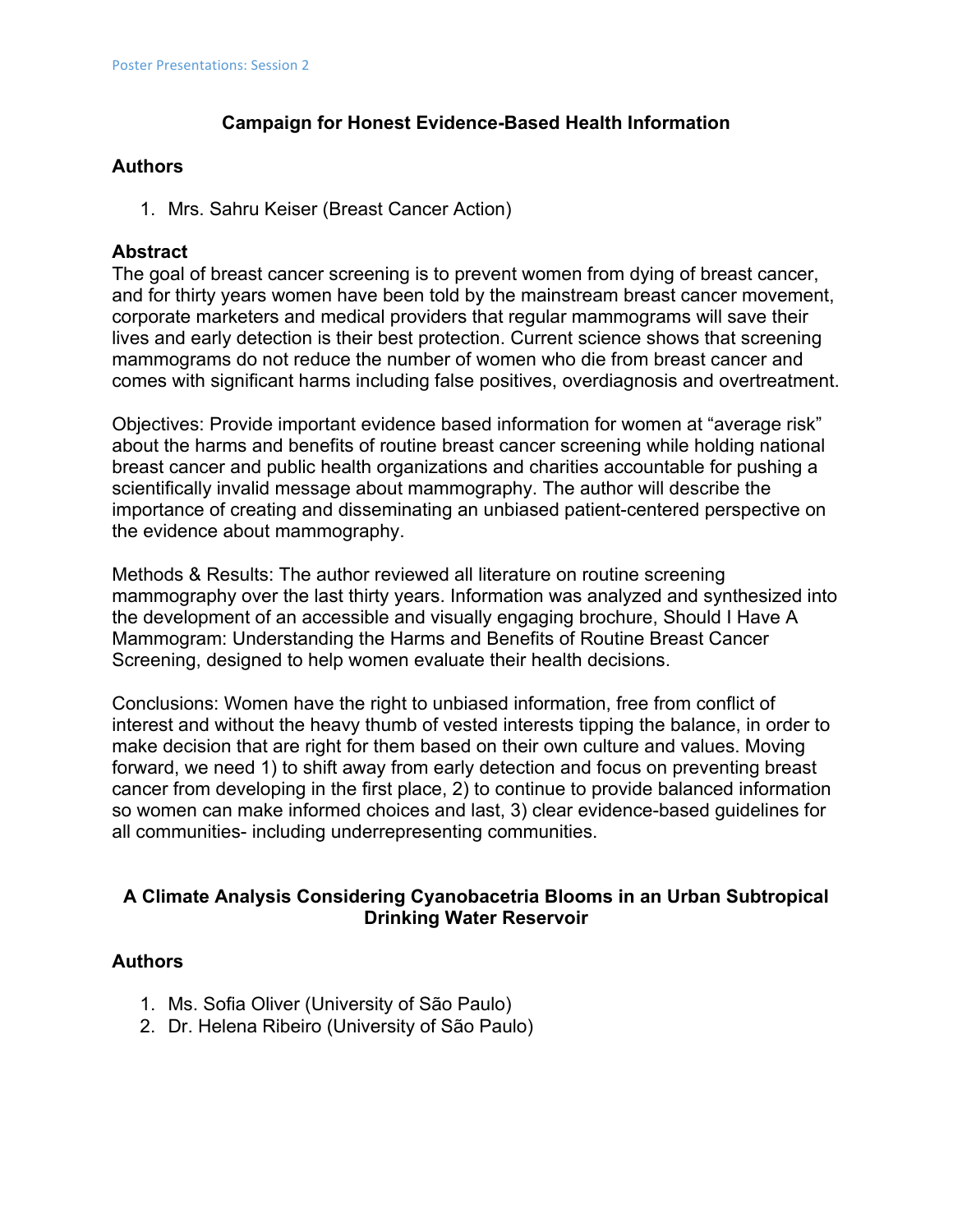#### **Abstract**

The continual environmental degradation in water basins with intense human occupation has significantly altered the quality of water, triggering cyanobacteria blooms in urban lakes and fresh water reservoirs. Studies indicate potential carcinogenic and other harmful effects on health of Microcystis aeruginosa (cyanobacteria) in drinking water. Cyanobacteria blooms are becoming an increasingly common phenomenon worldwide, when it occurs in drinking water reservoirs it may represent a public health risk. In accordance with seasonality, there is a greater or lesser proliferation of cyanobacteria, also known as blue algae. The aim of this study is to demonstrate the relationship between cyanobacteria blooms in the drinking water from the Guarapiranga Reservoir and climate and weather types, of the Metropolitan Region of São Paulo´s in the time space between 2010 and 2013. Meteorological data obtained from the Institute of Astronomy, Geophysics and Atmospheric Sciences at the University of São Paulo meteorological station have been analyzed, as well as the results of laboratory analysis of reservoir water, provided by the basic sanitation company of the State of São Paulo. Result show that Cold Front, conflict between masses and the Tropical Instability Line have important role in the triggering process of cyanobacteria blooms, the cyanobacteria density may be associated with high air temperatures, rainfall and wind intensity, especially during the rainy season (October to March). Climate change in the city of São Paulo can worsen these problems related to drinking water once the ideal climatic conditions for the proliferation of cyanobacteria are increasing in frequency. Especially in the last 20 years. This scenario can magnify a public health problem related to cyanobacteria in São Paulo- Brazil and around the world, once that climate change may increase public health risks related to drinking water quality as associated with land use.

# **Waste Recycling Public Polities: A Comparative Study of San Francisco, USA and São Paulo, Brazil**

# **Authors**

- 1. Dr. Helena Ribeiro (University of São Paulo School of Public Health)
- 2. Ms. Adriana Fonseca Braga (University of São Paulo School of Public Health)

#### **Abstract**

Solid waste volumes have grown more than population. In 2012, 1.3 billion tons of urban solid waste was produced, corresponding to a per capita average of 1.2 kg. Appropriate waste management regards sanitation and sustainability, as key factors for urban health.

This research aims to compare waste recycling public polities of San Francisco and São Paulo, in the last 10 years, in order to evaluate their sustainability in economic, social and environmental terms.

Methods: Literature search in Web of Science, Scopus; data collection; field observation and interview of public agents responsible for recycling programs in the two cities. Preliminary Results: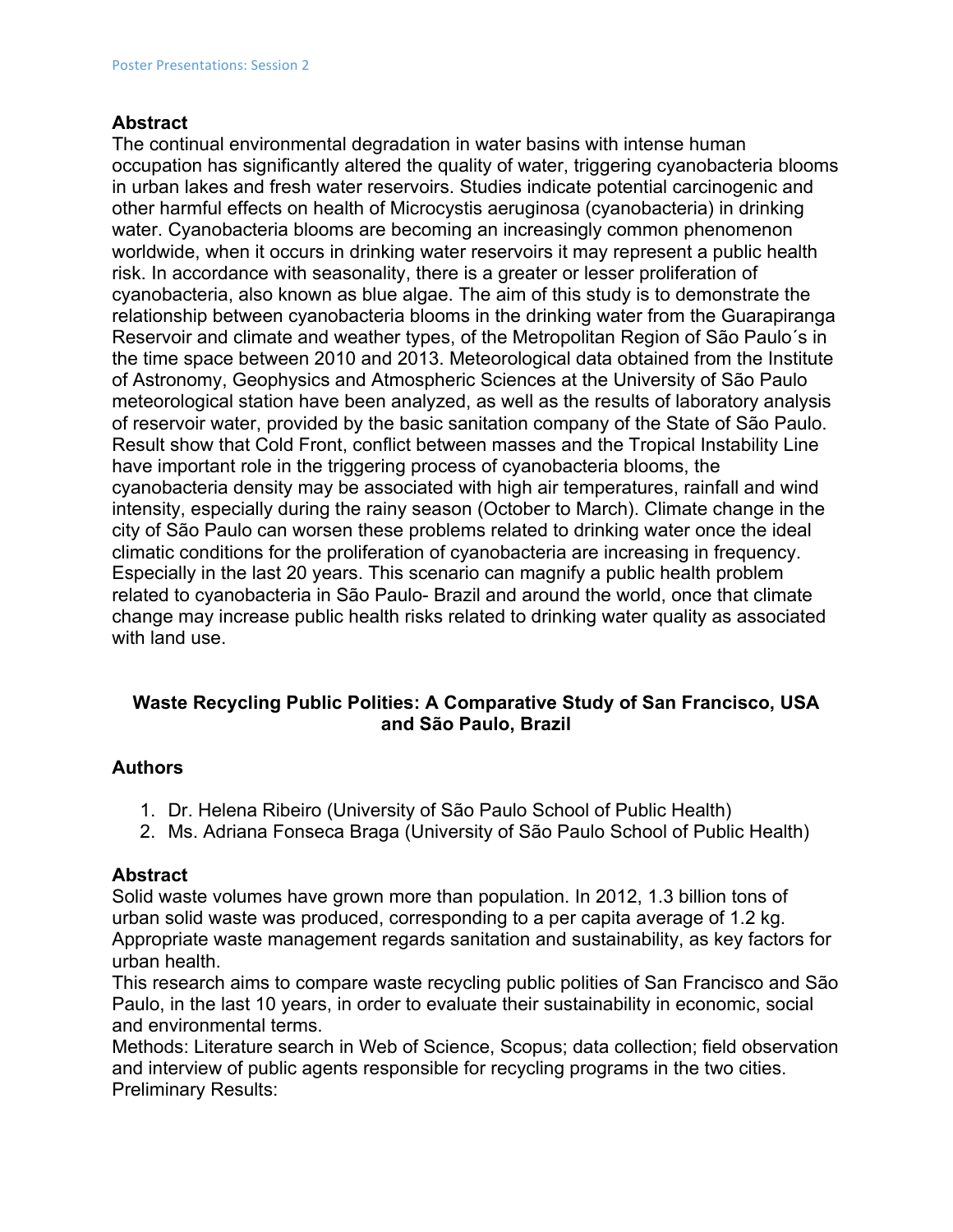The city of San Francisco had 805,235 inhabitants in 2011; waste generation of 1,992,287 tons in 2010; waste is segregated in 100% of homes; collection, sorting, recycling and final destination are done by private enterprises; there is a mechanized process for sorting solid waste in plants; 85% of the urban solid waste is recycled; the goal is to have zero waste going to landfills by 2020.

The municipality of São Paulo had 11,253,503 inhabitants in 2011; waste generation of 3,500,000 tons in 2011; waste is segregated only in 46% of households; collection, sorting and sales are done either by private enterprises or by 22 scavengers' associations that work in partnership with local government and receive financial help and lot from local government; there are only 2 triage plants; only 1.6% of solid waste is recycled by the official program; goal is to recycle 10% by 2016. Unofficial records estimate 20% of waste recycled through informal scavengers.

Conclusions: The cities are very diverse regarding size and waste generation. Even though lower per capita waste production, and social inclusion of 1,100 scavengers are strong points for achieving urban health, much of San Francisco experience in recycling could be appropriated in São Paulo.

# **Globalization and Health in a Small City of the Amazon Region**

# **Authors**

- 1. Dr. Helena Ribeiro (University of São Paulo School of Public Health)
- 2. Ms. Viviana Mendes (University of São Paulo)
- 3. Prof. Sandra Fonseca Costa (UNIVAP)

# **Abstract**

Globalization, the cross boundary movement of capital, culture, society, and health issues, pushed transformations in technologies and practices in different spatial and temporal scales. However, to understand globalized world it is necessary to study transforming forces in different places, as they act in diverse ways in diverse geographic contexts. The research aims to analyze the impact of globalization on health of a riverine town, Ponta de Pedras, in the Amazon River estuary, Marajó Island, Brazil. The municipality has 29,000 inhabitants (2014), area of 3,500 Km2, and HDI 0.56. Economy is based on extraction of natural products: açai, hearts of palm and fishes. Outside communication is only possible by motorboat. Methods: to evaluate integration in the globalization process, the following methods were adopted: Field observation, questionnaire to a sample of families in different urban sectors, research in data bases from census, local government, and Ministry of Health Notification System. Data collected included: use of computers, internet access, personal cell phone, television watching habits, processed food consumption. Regarding health data, mortality causes and notified diseases were gathered. Preliminary results: Main food resources extracted, açai and hearts of palm, became fashionable global products and are being largely exported having as consequence a shift in the food intake of population to processed food. Communication technology is very widespread mainly among young people. The first main causes of death are heart diseases, followed by leukemia,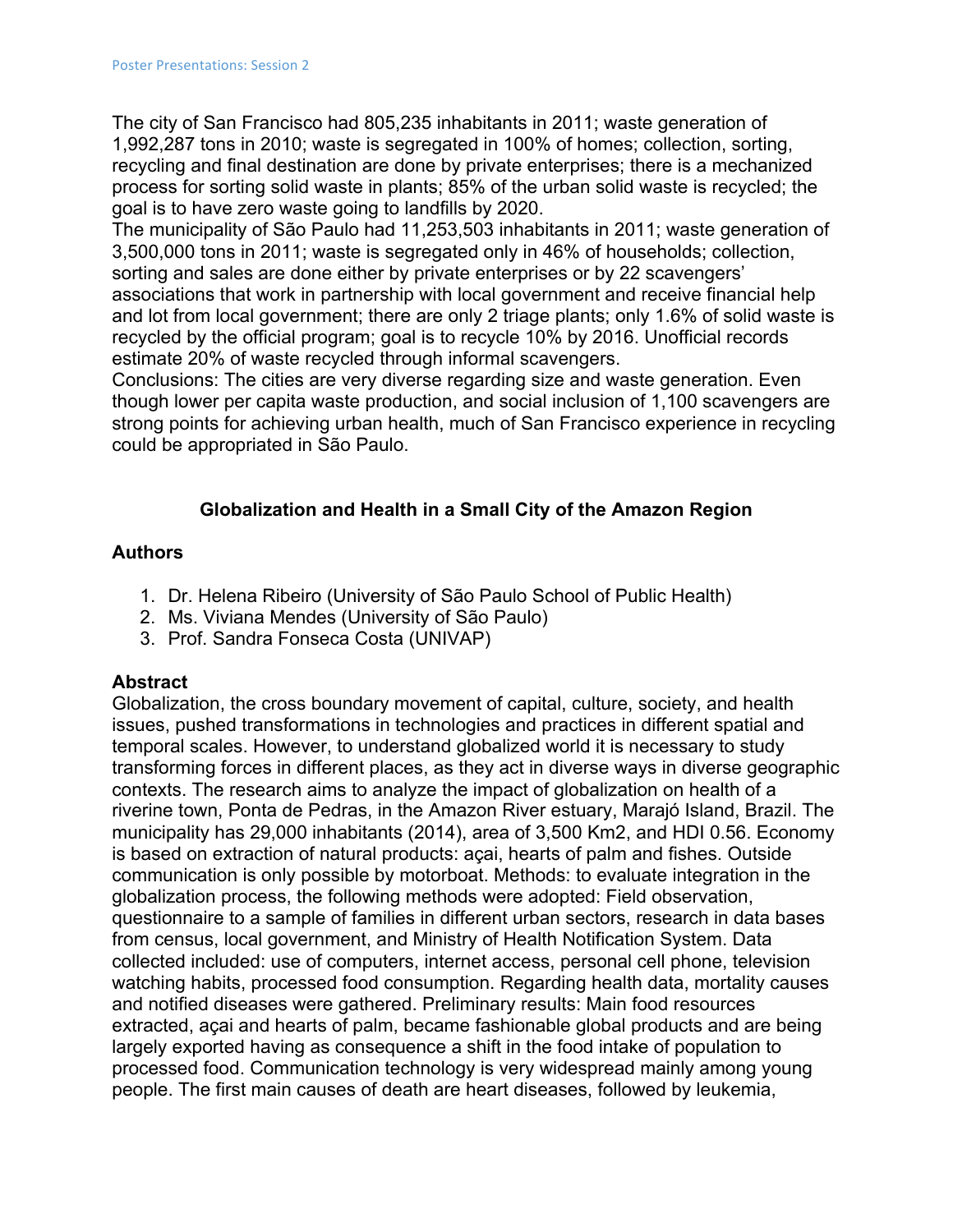strokes, homicide by fire guns, respiratory failure, pneumonia and cancer. Diseases notified to Ministry of Health from 2012 to 2014 were: toxoplasmosis; acute Chagas disease; rabies; accidents with snakes, spiders and scorpions; Dengue fever; leishmania; Hansen disease. Conclusions: Despite spatial isolation and low level of development, a profound shift in the way of life and in health conditions is under way related to the globalization process, and to environmental disruption.

#### **"Home Births in a Squatter Settlement of Karachi: Why Women Choose Homebirth; Factors, Issues and Experiences**

# **Authors**

1. Dr. Muhammad Yousuf (Aga)

# **Abstract**

Home birth is common in developing world due to lack of resources, unawareness and cultural restrictions. Home birth rates in developed countries are considerably low. In Pakistan, 80% of the births take place at home attended by 'untrained" personnel.

The basic purpose of our study was to provide an understanding of the reasons and factors behind homebirths in a squatter settlement. We aim to provide the implications for practice for Traditional Birth Attendants(TBAs), physicians, obstetric nurses and women of childbearing age.

The women who had given birth at home were asked to participate in the study. The data were collected by conducting in-depth interviews. Out of 100 women interviewed, 84% gave birth to their first child at home and 56 % had all home births. Deliveries conducted by Dai's at home were most common (46%), others were conducted by either female members at home or neighbours (10%). 54% responded that the decision of home delivery was self-made, 27.4% reported the family members specifically the mother in law made the decision. the reasons presented to giving birth at home were 1)poor economic status (2) afraid of doctors/hospitals (3) belief that home is comfortable (4) more trust in TBAs conducting delivery (5) following tradition (6) under peer pressure.

In the last two pregnancies, at least one antenatal care visit to an obstetrician/gynaecologist was made by 64% but less than half consulted a doctor for postnatal care(25.5%). 53% stated that home births are not safer and 70% said that they had a better experience of delivering at home.

Neonatal deaths were common in cases conducted by TBAs. Major barrier to hospital births turns out to be economic constrains and fear of doctors and hospital among women.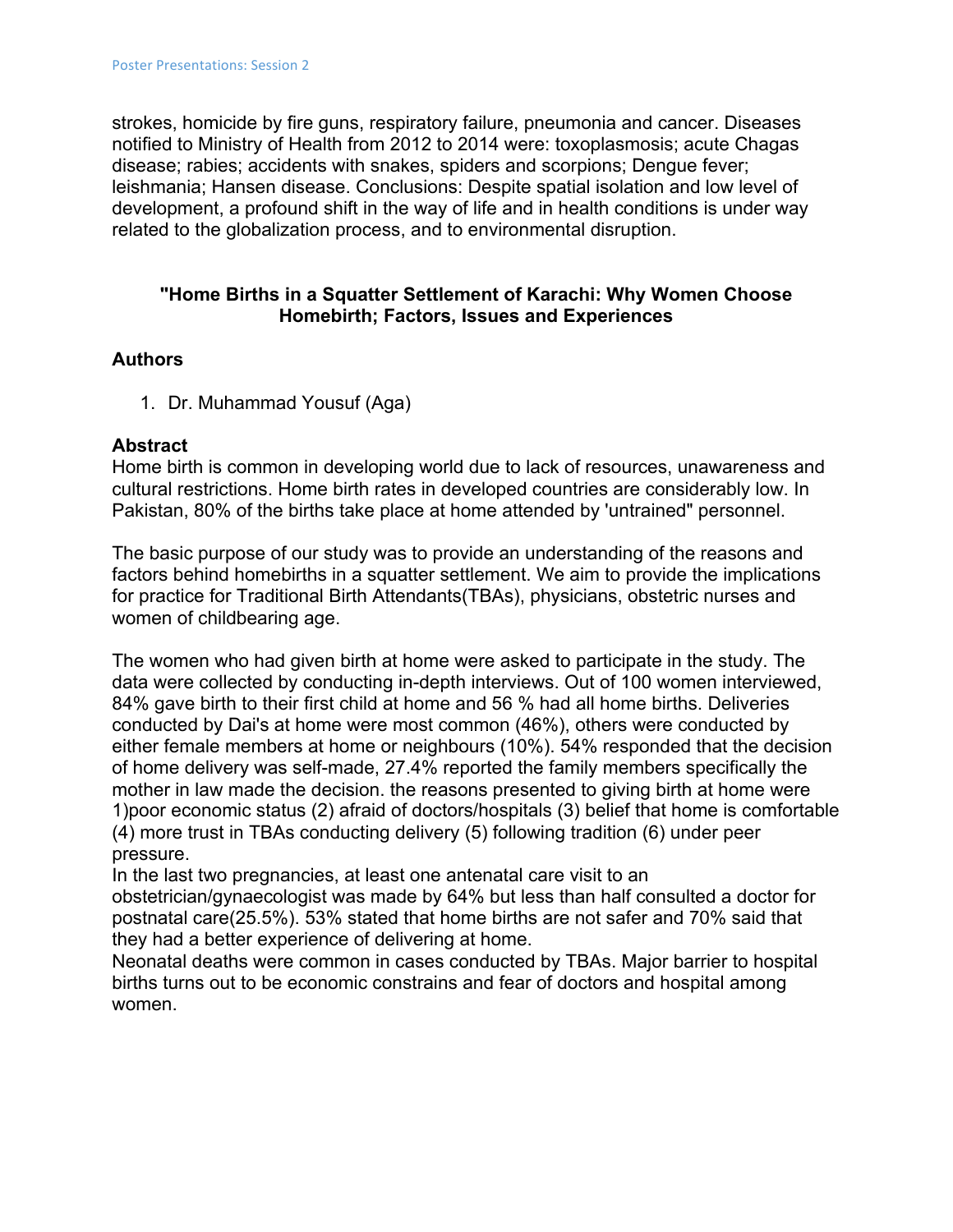# **Quality of Life of the Elderly: Elements of Social Participation as Assubsidies to Sustainable Public Policy**

#### **Authors**

- 1. Ms. Ana Yazbek (UNIFAE)
- 2. Dr. Erica Baciuk (UNIFAE)

# **Abstract**

This study aims to identify the perception of the elderly residents in the city of São João da Boa Vista, São Paulo, regarding their quality of life (QOL) and existing local actions, directed to them. It is a descriptive field study with cross-sectional design and quantitative analysis base. 389 seniors, both male and female around the age of 60 or more, were approached. They excluded those with physical disabilities and or cognitive. Volunteers, after giving their consent, answered the characterization sheet and the questionnaire on the Quality of Life of the elderly, (WHOQOL -old and BREF). The average age was 72.5 years, 68.4 % were women, 45.2 % were married, 46.5 % completed their studies until the 4th grade of elementary school and 16.7 % had finished middle school or more,  $96.7\%$  are retired and  $57.2\%$  had full or part time jobs. The seniors were satisfied with their LQ and health, particularly in the fields of social and environmental interactions. Having a full time job showed an inverse relationship with the four domains of QOL and operational facets of the senses and social participation, showed a positive relationship with the autonomy facet. With regard to marital status, married and single best evaluated QOL facet in social participation. Despite the lack of articulation among the activities in the city, there is a satisfactory participation of the elderly in social and leisure events, which positively influences the QOL of the elderly in the physical, psychological, social and environmental relations, in addition to the perception of facets on the operation of the senses, past, present and future activities, social participation and relations with death and dying. We conclude that the appropriate structuring of local public policies, directed to the elderly, can promote sustainable human aging.

# **Risk of Adverse Pregnancy Outcomes Among Women Practicing Poor Dietary Diversity And Nutrition in Rural Ethiopia: A Multi-Center Prospective Cohort Study**

# **Authors**

- 1. Dr. Taddese Zerfu (Addis Ababa University)
- 2. Dr. Melaku Deressa (Addis Ababa University)

# **Abstract**

Background: There is paucity of evidence on the effect and the association between maternal dietary diversity and adverse pregnancy outcomes.

Objective: We aimed to assess whether poor dietary diversity and maternal nutritional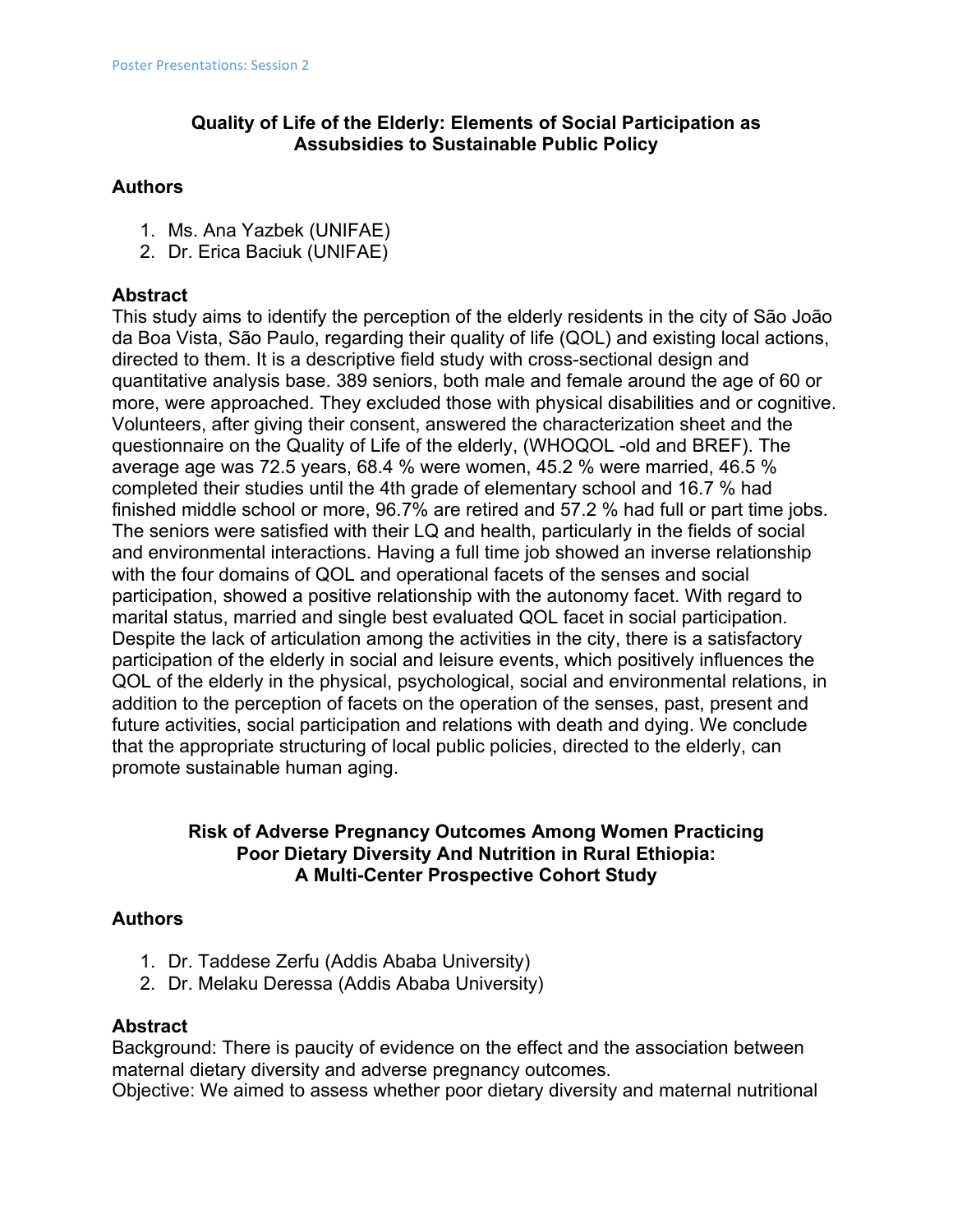status during pregnancy were associated with increased risk of adverse pregnancy outcomes in rural Ethiopia.

Methods: We employed a multi-center prospective cohort study design to recruit a total of 432 eligible pregnant women between August 2014 to March, 2015. The individual dietary diversity status of mothers was used as key exposure variable to select, enroll and follow the mothers. Odds ratios and 95% confidence intervals for each outcome were estimated by logistic regression models

Findings: A total 374 pregnant women were retained at the end of the study. Amongst of which 74 (19.8) experienced at least one of the adverse outcomes: 34 (9.1%) gave birth to low birth weight babies, 51(13.6%) had preterm birth and 17 (4.5%) still birth babies. Dietary diversity status was significantly associated with low birth weight (AoR: 0.09; 95% CI, 0.01, 0.98) and preterm birth (AoR: 0.18 ; 95% CI, 0.04, 0.73), but not still birth (AoR: 4.61, 95% CI 0.38, 55.4). Consumption of fruits and vegetables, anemia near term and gaining at least 9 kg of weight were other independent predictors of the outcomes.

Conclusion: The risk of adverse outcomes of pregnancy is associated with nutritional and dietary diversity status of the pregnant women. Attention to maternal dietary diversity, emphasizing the consumption of adequate fruits and vegetables are recommended

Key words: Adverse Pregnancy Outcome, Dietary Diversity, Low Birth Weight, Preterm Birth, Still Birth

# **Level of Dietary Factors Inhibiting Bioavailability of Iron in Major Prepared ''Ready to Eat'' Foods Consumed by Pregnant Mothers in Rural Arsi, Central Ethiopia**

# **Authors**

- 1. Dr. Taddese Zerfu (Addis Ababa University)
- 2. Dr. Taddese Zerfu (Addis Ababa University)

# **Abstract**

Background: Pregnant and lactating mothers are most affected by nutritional disorders including anemia. There is limited evidence of the level of absorption inhibitors and enhancers of iron in the diets of pregnant mothers.

Objective : We aimed to quantify the level of dietary factors with potential inhibiting effect on the bioavailability of iron in common staple and ready to eat diets of pregnant mothers in rural Ethiopia.

Methods: We collected representative food samples of ready to eat foods from twenty four rural villages of randomly selected kebels (smallest administrative unit) in four rural districts of Arsi Zone, Oromia region, Ethiopia. Phayttic acid and tannin contents were determined using spectrophotometer keeping all standard and quality control measures while the contents of Ca, Zn and Fe in foods were measured by atomic absorption spectrophotometer in standard laboratories. SPSS version 20 was the software used to analyze results.

Results: The highest (14.7mg/100gm) and lowest (0.7mg/100g) amount of iron was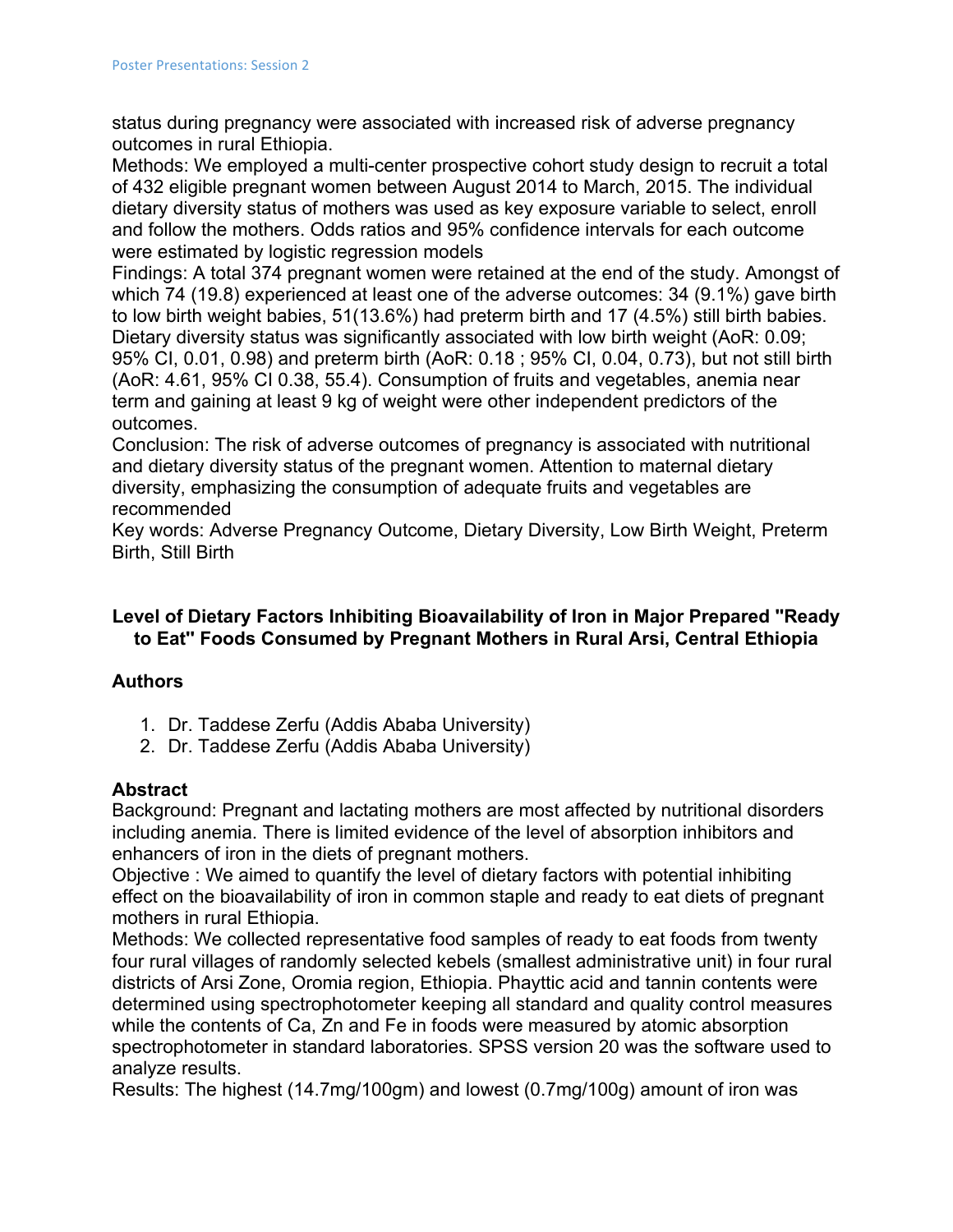observed in fermented enjera made of red teff grains, and stews made from kale, respectively. The zinc content of almost all food staffs is < 2mg/100g except for coffee and Stew from bean/pea with tofu. Many of these common food staffs: fermented 'sergegna Teff enjera', tea, coffee and red and white teff fermented enejera contained calcium > 50mg/100g. The iron: phytate molar ratio of the foods varied from as low as 0.28 for fermented barely black enjera and as high as 8.69 for Stew made from bean or pea.

Conclusion: Conclusion: The mineral content of foods analyzed is comparable to previous findings; nevertheless, the phytate values of the foods analyzed here were lower than those reported earlier. Therefore, we recommended attention to iron bioavailability and further in vivo studies.

# **Treatment of Leachate by Recirculating through Dumped Solid Waste in a Sanitary Landfill in Addis Ababa, Ethiopia**

# **Authors**

1. Mr. Akalu Melketsadik Woldeyohans (Wollo Univesity)

#### **Abstract**

Leachate recirculation is one mechanism of leachate treatment that enables both stabilization of leachate and the damped solid waste by enhancing easy movement of nutrient and the required moisture for microbial action within a short period of time than a conventional landfill. Having this, two Poly vinyl chloride pipes compacted with a similar raw material composition and working with 4mL/min and 8mL/min leachate recirculation flow rate were continuously operated for nine (9) consecutive weeks in order to study the effect of leachate recirculation on the quality of leachate. Furthermore, ammonia-nitrogen level found in leachate from bioreactor landfill is much higher than that found in conventional landfill. So, an effective in-situ treatment of this pollutant would be very advantageous, potentially resulting in both environmental and economic advantages. To overcome this problem, the removal efficiency of leachate recirculation on ammonia nitrogen was considered by creating aerobic, anoxic and anaerobic layers in each column from the upper to bottom side. Consequently, the operation resulted an initial concentration increment at the beginning in each study parameters except for that of pH associated with addition of leachate and at the end of the experiment 84.32% BOD, 82.24% TS, 88.97% COD, 79.2% NH4+-N and 94% Cu removal efficiency in R1 that operate at 4mL/L, while 66.45% BOD, 75%COD, 62.98% TS, 67.47% NH4+-N and 79.32% Cu removal efficiency in R2 were obtained mainly due to anaerobic degradation and varies physical and chemical process incorporated inside the reactors.

All in all, even though leachate recirculation is a time taking process it is said to be a promising in-situ leachate treatment and landfill waste stabilization mechanism if it is operated in a controlled manner even for old landfill leachate.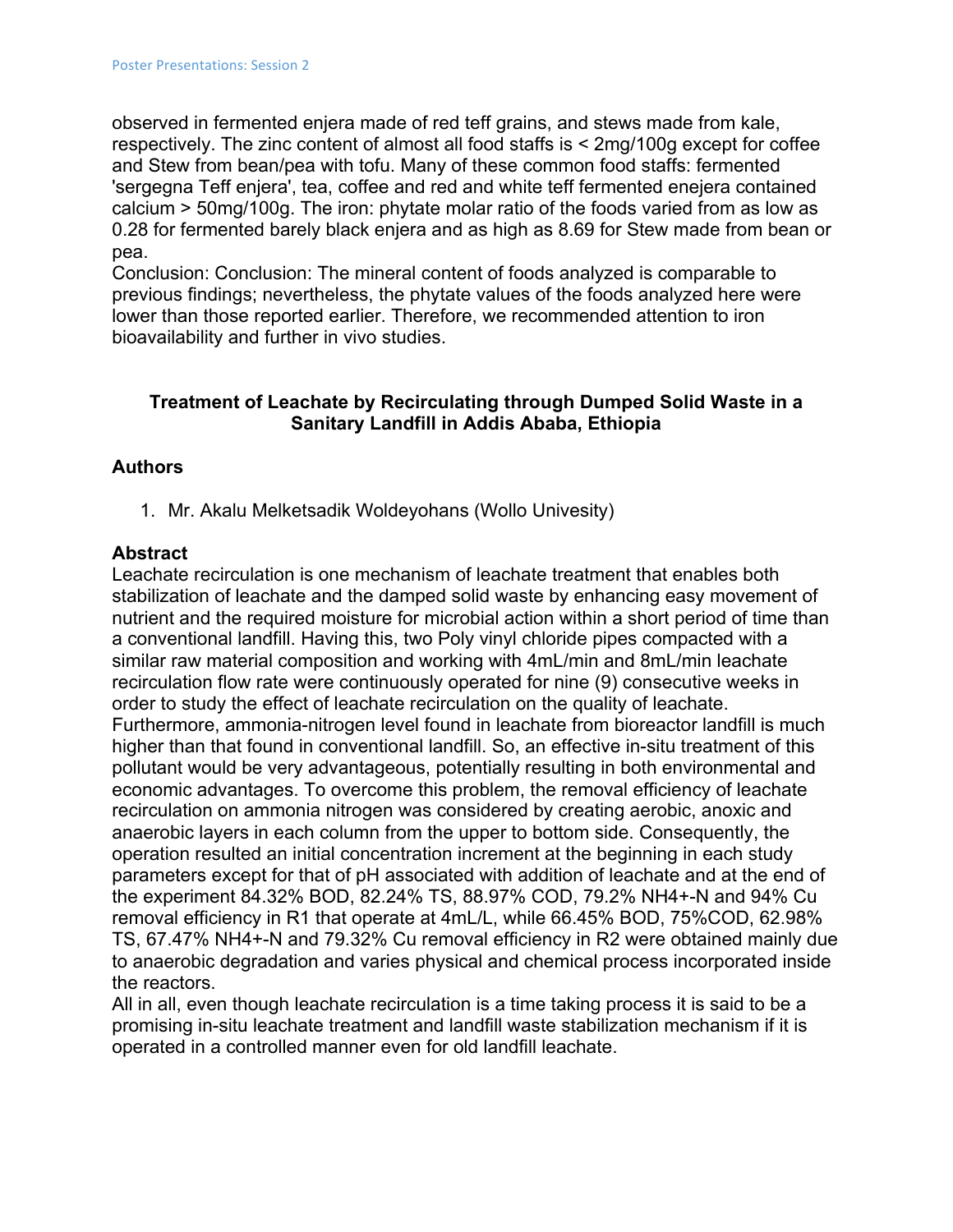# **Health Risk Assessment of Heavy Metals in Vegetables from Wastewater Irrigated Area in Addis Ababa, Ethiopia**

# **Authors**

1. Mr. Minbale Aschale (Addis Ababa University)

# **Abstract**

This study assessed the concentrations of toxic and potentially toxic elements (Cd, Pb, As, Cu, Zn, Cr, Co, Ni, Ba, B, Sr, V, Fe and Mn) in agricultural soils and vegetables irrigated with wastewater and their possible human health risk in Addis Ababa. The result revealed that concentrations of Cr, Cd, Pb and Fe in most vegetables surpassed the maximum recommended levels. Pollution levels were varied with metals and vegetable types. The average concentrations (mg/kg) of all elements in the vegetables were found in order of  $Pb > Fe > Mn > Sr > Zn > Ba > B > Cu > Cr > Ni > V > Co > As >$ Cd. Many of the concentrations were higher than previously reported. Moreover, the concentrations of Cu, Mn, Sr, Ba, B, Sr, Co, Pb and Zn in the soils were shown significant correlations with those in the vegetables. The metal transfer factor was found highest for B followed by Pb > Sr > Zn > Cd > Cu > Ba > Cr > Mn > As > Ni > V > Co > Fe. Metal pollution index showed that Swiss chard was maximally contaminated with metals followed by carrot, lettuce, cabbage, kale and potato that had a significant threat of negative impact on human health. The health risk assessment data also revealed that a high level of hazard quotient (>1) for Pb in all vegetables except cabbage, Sr in Ethiopian Kale, Mn in Ethiopian kale, lettuce, cabbage and Swiss chard, Cu in lettuce, Swiss chard and carrot, As and Fe in all the vegetables except potato, Zn in lettuce and Swiss chard, Ba in Ethiopian kale and Swiss chard and B in Swiss chard were recorded that would pose a potential health risk to the consumers. This study highlights the need for proper treatment and disposal of wide range of effluents and waste materials and regular monitoring of potential contaminants in water, soil and vegetables and enforcement of standards.

# **Assessment of the Impacts of Climate Variability and Sustainable Public Water Supply in an Urban Center: Ilorin, Nigeria**

# **Authors**

- 1. Dr. Ogunleye-Adetona Comfort Iyabo (University of Cape Coast)
- 2. Mr. Eniola Ashaolu (University of Ilorin)

# **Abstract**

Appropriate hydration of the human body is an absolute requirement for a healthy life. Hence there is a need for constant drinkable water supply. The irregular public water supply in Ilorin for some years prompted an impact assessment of climate variability and sustainable public water supply Ilorin Nigeria. And since water availability is a function of climatic variability, data on climatic variables for 35 years (1978-2012) were obtained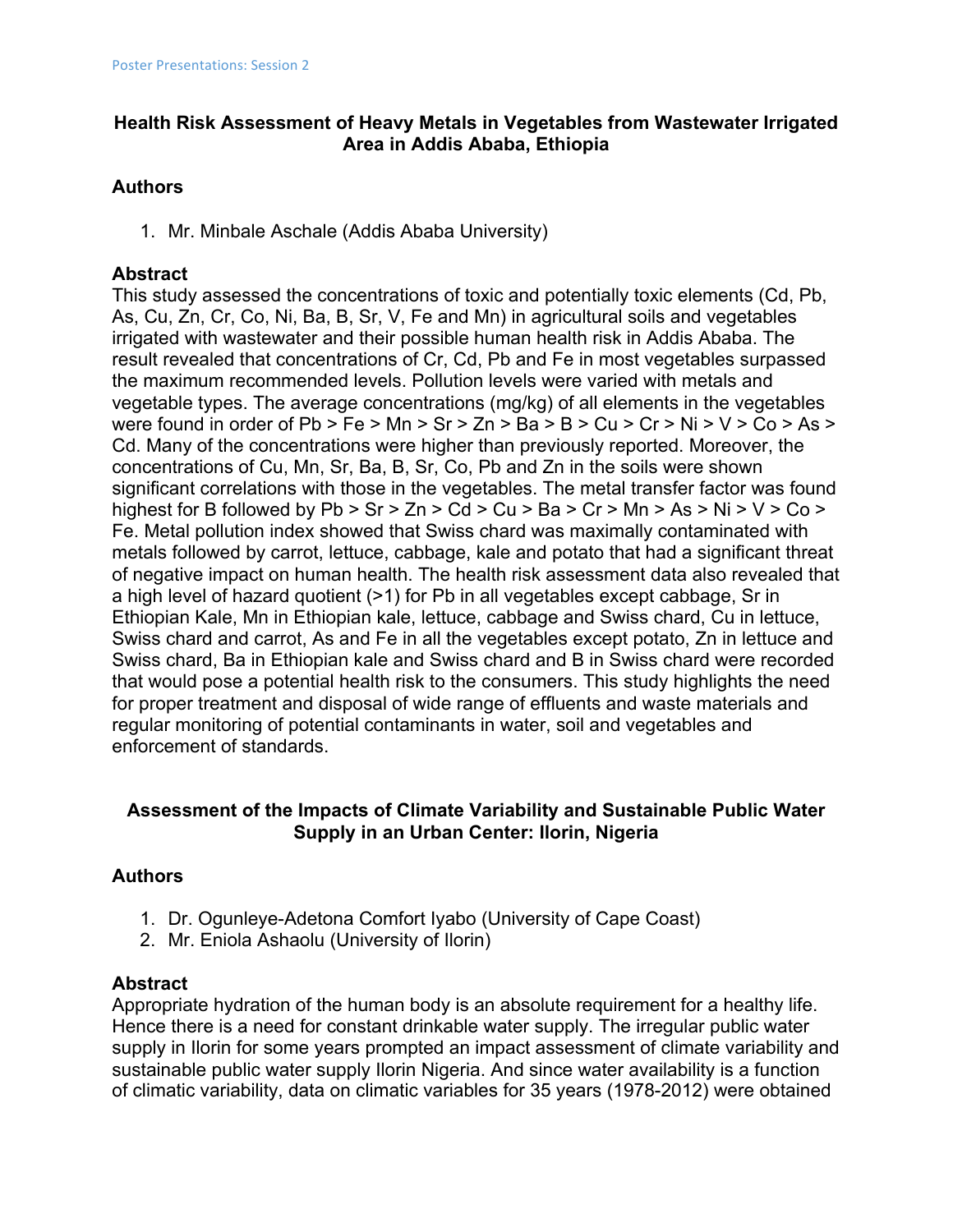from the Nigeria Meteorological Agency. Also data on quantity of water supplied to the city between 2001-2012 was obtained from the Kwara State Water Corporation. Monthly analysis was carried out in order to understand and explain the relationship between water supply and climatic variables. The result of this study will enhance a proper planning and management of public water supply. The multiple correlation analyses revealed that monthly rainfall is the only climatic variable that has a significant negative relationship (r = -0.579) with monthly public water supply. In other words water supply decreases whenever there is increase in rainfall and vice versa. The study therefore recommended that proper planning and management such as increase in reservoir storage and treatment plant capacity may go a long way to enhance sustainable public water supply in Ilorin.

# **Determinant Factors Misbehaviors' of Healthcare Professionals in Ivory Cost**

#### **Authors**

1. Mr. Touvoly Bi Tra Serge (University Félix Houphouet Boigny)

#### **Abstract**

The health professionals' services in public hospitals in Côte d'Ivoire are the subject of much criticism. According to frequent observations of national press, the workers in these institutes increasingly engage themselves in practices that are contrary to ethical and professional standards body. These practices are observed from the reception of patients to their medical care.

The study undertaken in these circumstances are intended not only to contribute to improving the quality of health services, through the inclusion of psychosocial difficulties experienced by these professionals in carrying out their tasks, but also to promote better care of sick people, mostly poor.

To reach this goal, we will do an exploratory study of the factors underlying the socalled deviant behavior of these health workers on the one hand; we will do on the other hand an analysis of regulatory mechanisms or the establishment of these deviant practices of individuals.

The research, which cover 300 subjects divided into three (3) professions, submitted to individual and group interviews, and questionnaires, sets up so qualitative and lexicographical analysis to explain the phenomena.

Using the theories of Social Representations (Abric, 2003), organizational justice (Jerald Greenberg) and determinability (Schadron & Morchain, 2002; 2008), the results are interpreted. These estimated results indicate that subjects exposed to influences of certain factors related to work, are psychosocial unsteady subjects imbalance, a kind of job insecurity. And the production of a behavior (diverted) is to restore the lost balance. The production and acquisition's mechanisms of these behaviors are processes both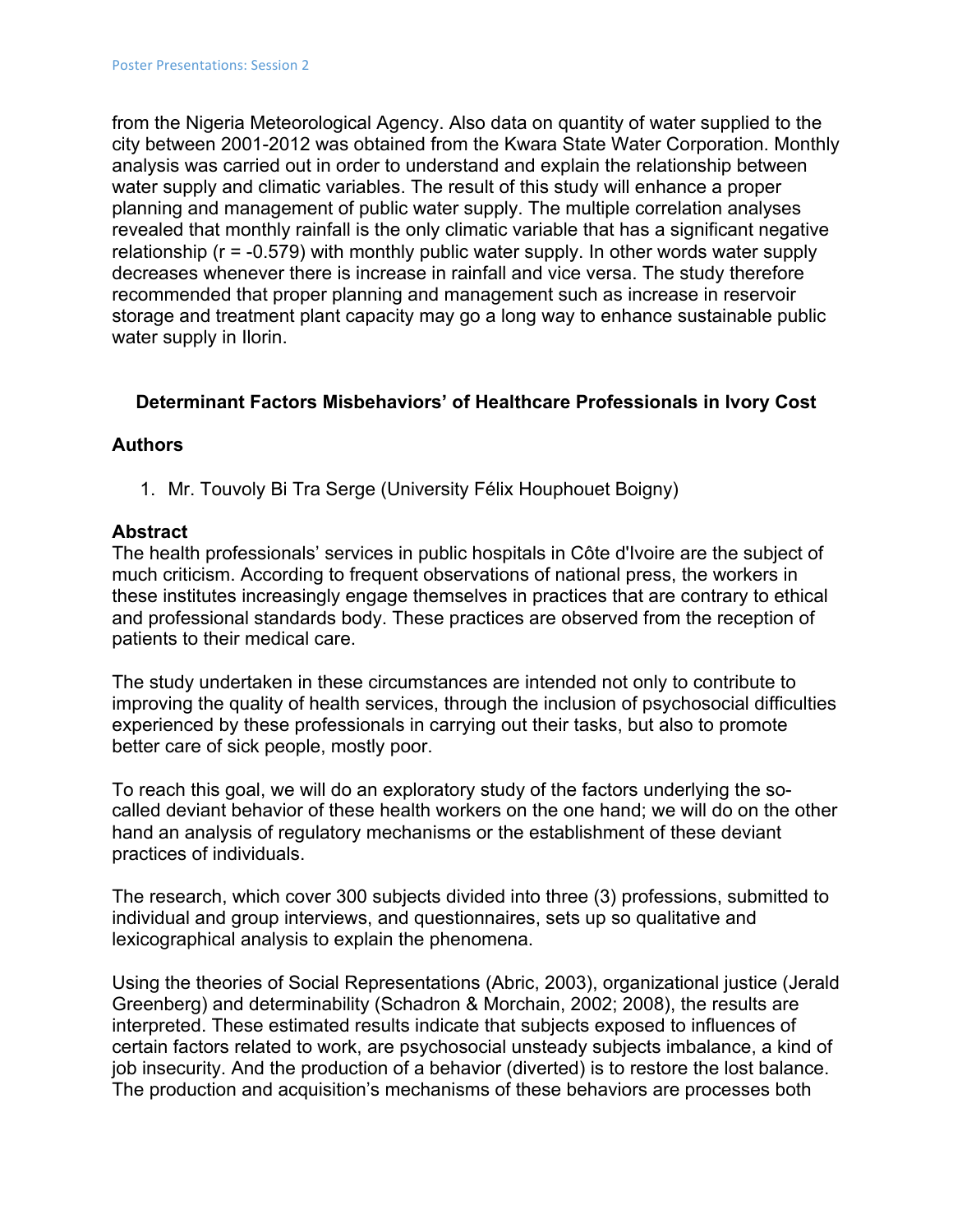conscious and unconscious. The appearance of these evil practices in hospitals makes it difficult access to care generally by poors.

# **Living Condition and Life Style of Mankhurd Slum Dwellers**

# **Authors**

- 1. Dr. Rajiva Prasad (Retd.Prof.,International Institute for Population Sciences,Mumbai)
- 2. Dr. Mahesh Singh (M and E Expert,UPSSP, SIHFW Campus, Indira Nagar,Lucknow 226016)

# **Abstract**

Comprehensive information on slums covering different aspects of their life is essential for formulation of effective programmes and coordinated policies for their improvement and rehabilitation. A sample survey of 229 households conducted in Mankhurd slum of Mumbai indicated that average age of slum dwellers was 26 years. One third was illiterate; fifty two percent had age at marriage 15-19 years and average household size 5.4 persons. Fifty percent men were daily wage workers while women were housemaids. Due to scanty water supply a 20 litre vessel cost them Rs. 5. Women used public/common toilet while men preferred open air defecation. They maintained connectivity with their kin at native place and sent remittances. Logistic regression indicated that rich went out for entertainment. Women went less for entertainment. They moved to Mumbai with the help of their relatives/friends and found living arrangement better here. Fifty percent fell sick during last six months mostly from viral infection/fever/malaria. Half of them smoked Bidi/cigarettes while three fourth consumed pan/khaini/gutka and one fourth consumed alcohol. They did so by 20 years of age. Older, primary educated, scheduled castes/ tribes, non Hindus and rich consumed more alcohols. Logistic analysis indicated that richest slum dwellers were much more likely to go out for entertainment than poorest. Other backward classes were 2 times more likely to go out for entertainment than scheduled castes/tribes but women were 70 percent less likely to go out for entertainment than men. It is worth mentioning that slum dwellers having larger family and Muslims suffered more from any illness but rich suffered less. Wealth quintiles, caste and religion were significant predictors for illness. The study recommends for an urgent need to improve the living condition of slum dwellers that face variety of problems.

# **Socio-economic and Health Condition of Nepali Migrants in a Metro city Mumbai**

# **Authors**

1. Dr. Rajiva Prasad (Retd.Prof.,International Institute for Population Sciences,Mumbai)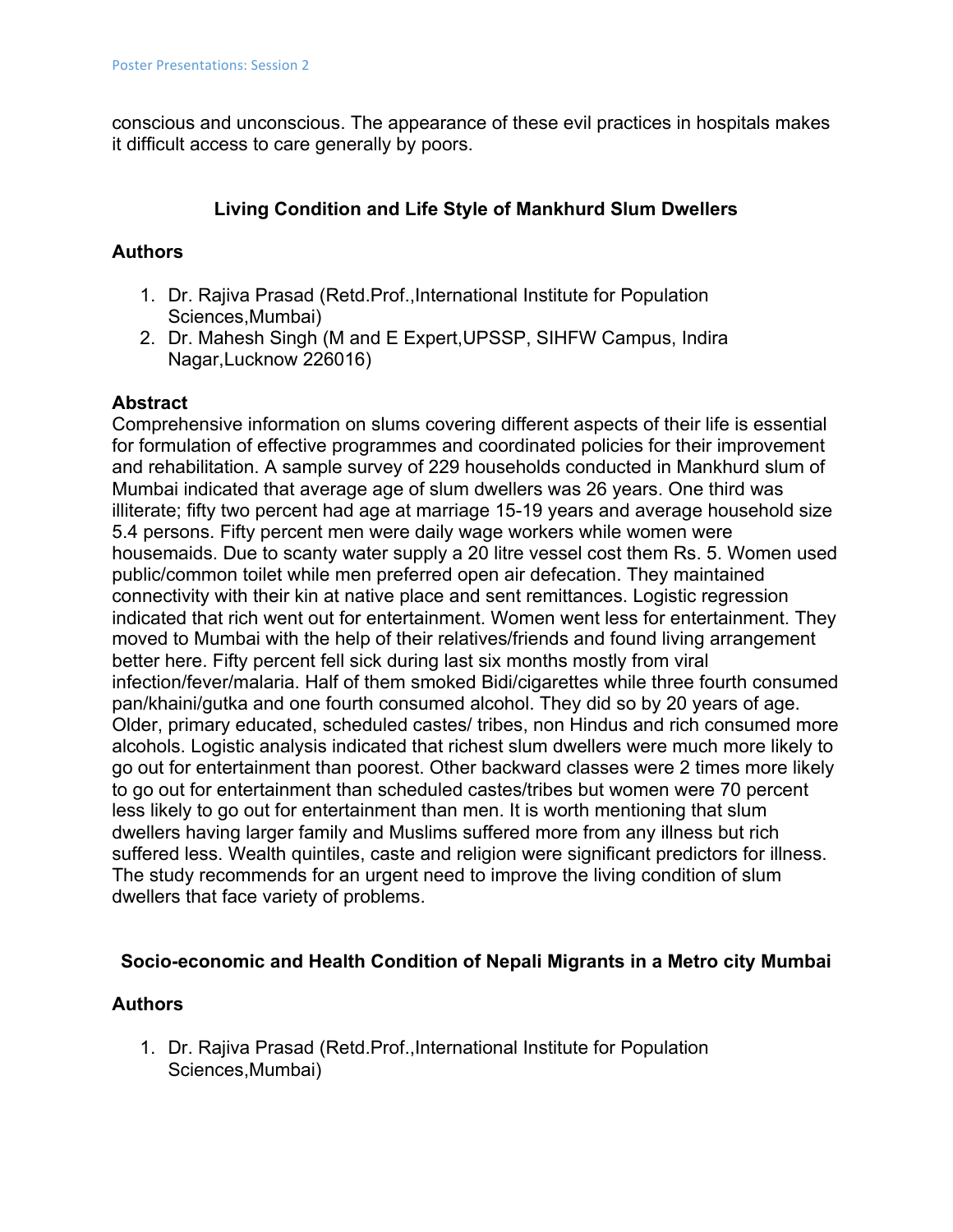- 2. Mr. Sunil Sarode (Asst. Professor,International Institute for Population Sciences, Mumbai.)
- 3. Dr. Sarang Pedgaonkar (Asst. Professor, International Institute for Population Sciences, Mumbai)

# **Abstract**

Nepalese migration to India has a long history. India's proximity/ open border/affordable travelling options make India a preferred destination. Five hundred Nepali migrants from Mumbai were selected using snow ball sampling. Sixty percent lived in their work place and eighty percent were security personnel. One fifth lived in rented, one third in Kachha and one fifth in Pucca house. Half were Brahmin/ Kshatriya. One fourth was illiterate and forty percent primary educated. Three fourth worked in the same locality where they lived. Primary educated were engaged in security services while secondary educated in other occupations. Eighty percent were married, median age being 35.6 years. Their average monthly income was around Rs. 5000.Two third moved to Mumbai since 1990. Ninety percent migrated for jobs. Forty percent faced police harassment while coming to Mumbai and sixteen percent paid bribe at Indo-Nepal border. They got job within 3 months of arrival in Mumbai. Eighty five percent found behavior of Indian employers good and friendly / supportive. Two third felt that their income insufficient. Three fourth saved money. Only one fifth kept money in bank. They sent remittances to their kin in Nepal through relative/friend and utilized for household / medical/ health related expenses. The most common/prevalent illnesses in Mumbai was gastrointestinal and vector borne diseases. Many had sexual exposure before 25 years and half before twenty years. Fifteen percent had visited sex workers. Twelve percent visited sex workers in India and only three percent in Nepal. They knew about HIV/AIDS. Fourteen percent faced discrimination by health providers. One fifth wanted to go back to Nepal. Almost all wished to call their relatives/ friends to Mumbai from Nepal. Some migrants were satisfied with the way of living in Mumbai. They expected better social security services/ employment opportunities from the government.

# **Mental Wellbeing of Male Leather Tannery Workers: A Study of Kanpur City, India**

# **Authors**

- 1. Mr. Gyan Chandra Kashyap (In)
- 2. Prof. Shri Kant Singh (International Institute for Population Sciences, Mumbai.)

# **Abstract**

Improved mental health can be articulated as good physical health. Leather tannery workers are exposed hazardous work environment, living environment, substance use, life style and many more important reasons. Many studies confirmed that the significant proportion of mental health people increasing in India. The work environment as well as the living environment are important health risk factors among leather tannery workers. Leather tannery workers are more susceptible to many chemicals and physical hazards,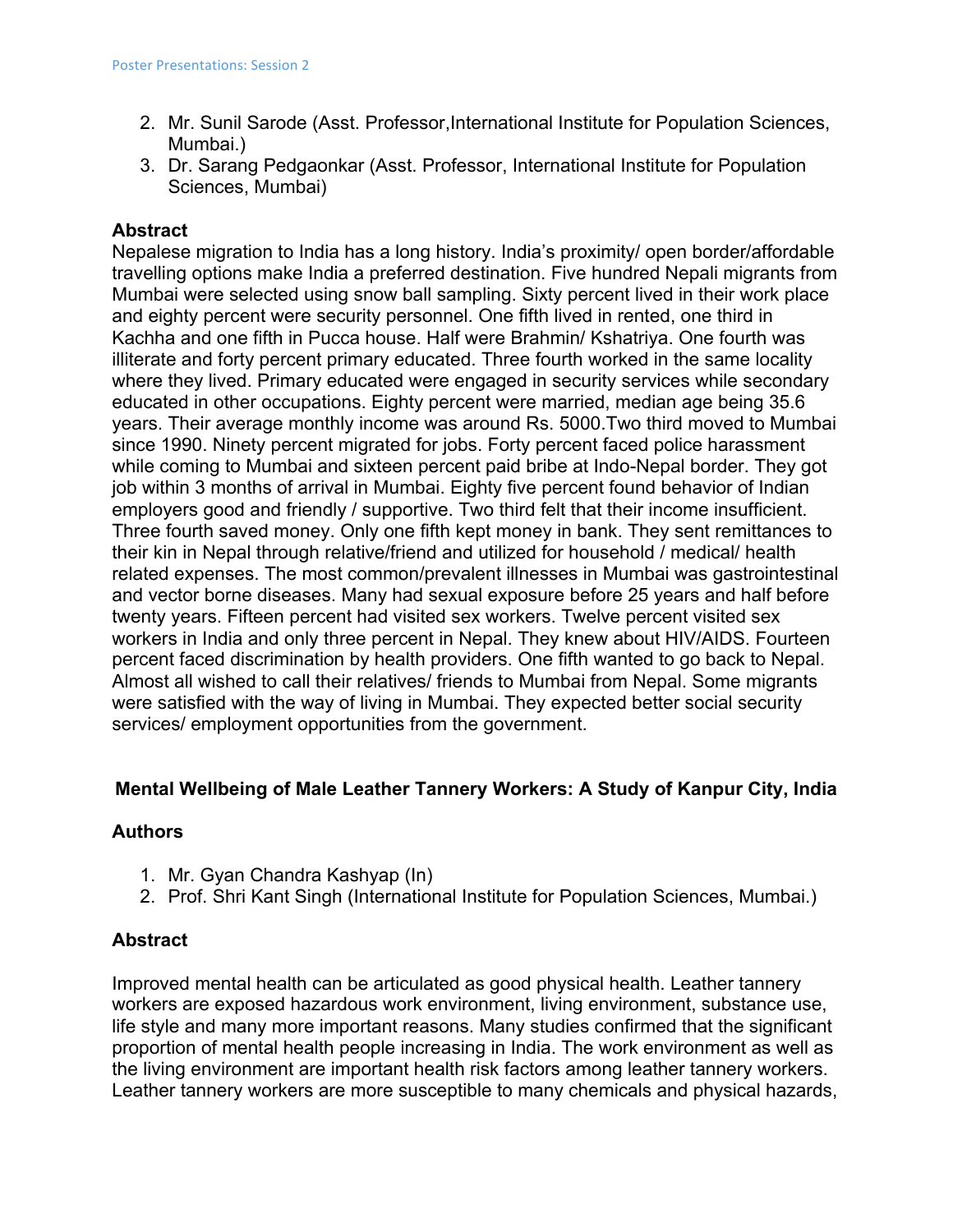just because they are liable to be affected by their exposure to lots of hazardous materials and processes during tanning work. The aim of this study to determine the level of mental health disorder of male leather tannery workers in Kanpur city, India. This study utilized the primary data from the cross- sectional household study which was conducted from January to June, 2015 on 286 tannery and 295 non-tannery workers as a part of PhD program from the Jajmau area of Kanpur city, India. This study utilized the general health questionnaire (GHQ-12), and work related stress scale to test the mental wellbeing of workers. This study utilized the Cronbach alpha to test the internal consistency of GHQ-12 questionnaire for male tannery workers. We found the alpha value 0.93 for the entire sample. The range of item scale correlation was 0.84- 0.64, the item one "able to concentrate "had the highest (0.84) and the item eight "able to face problem" was the lowest (0.64) correlation coefficient. Around one-third of tannery workers had severe mental health problems. An important result from the study was that tannery workers involved in beam house work in tannery (58%) had severe mental health problem. Work related stress scale found the statistically significant results for tannery workers. This study found the statistically significant association with tannery work and mental health problem among tannery workers.

# **Primary Care and Health Outcomes in Urban Brazil and the United States**

#### **Authors**

1. Dr. Jessica Jerome (DePaul University)

#### **Abstract**

This study examines the contribution of primary health care to select health outcomes in two urban low income regions in the city of Fortaleza, Brazil and Chicago, Illinois. The regions selected in each city are both comprised of neighborhoods which have a density of low income households, unemployment, and lower than average educational levels. Brazil and the United States have substantially different approaches to primary health care, and thus make an interesting comparative case when assessing the impact of health care systems on the health outcomes in poor urban neighborhoods throughout the world.

The strength of each city's primary care system was assessed using a set of common indicators derived from secondary datasets and published literature. Health outcomes were derived from publically available data sets that each city (Fortaleza and Chicago) make available on-line.

Brazil's primary care system is characterized by longitudinality, coordination, heavy regulation and community orientation. The United States' primary care system is unregulated, has high primary copays and makes only limited use of patient tracking. We found higher levels of all-cause premature mortality, diabetes mortality and cancer mortality in the selected low-income urban region of Chicago, than in a similarly low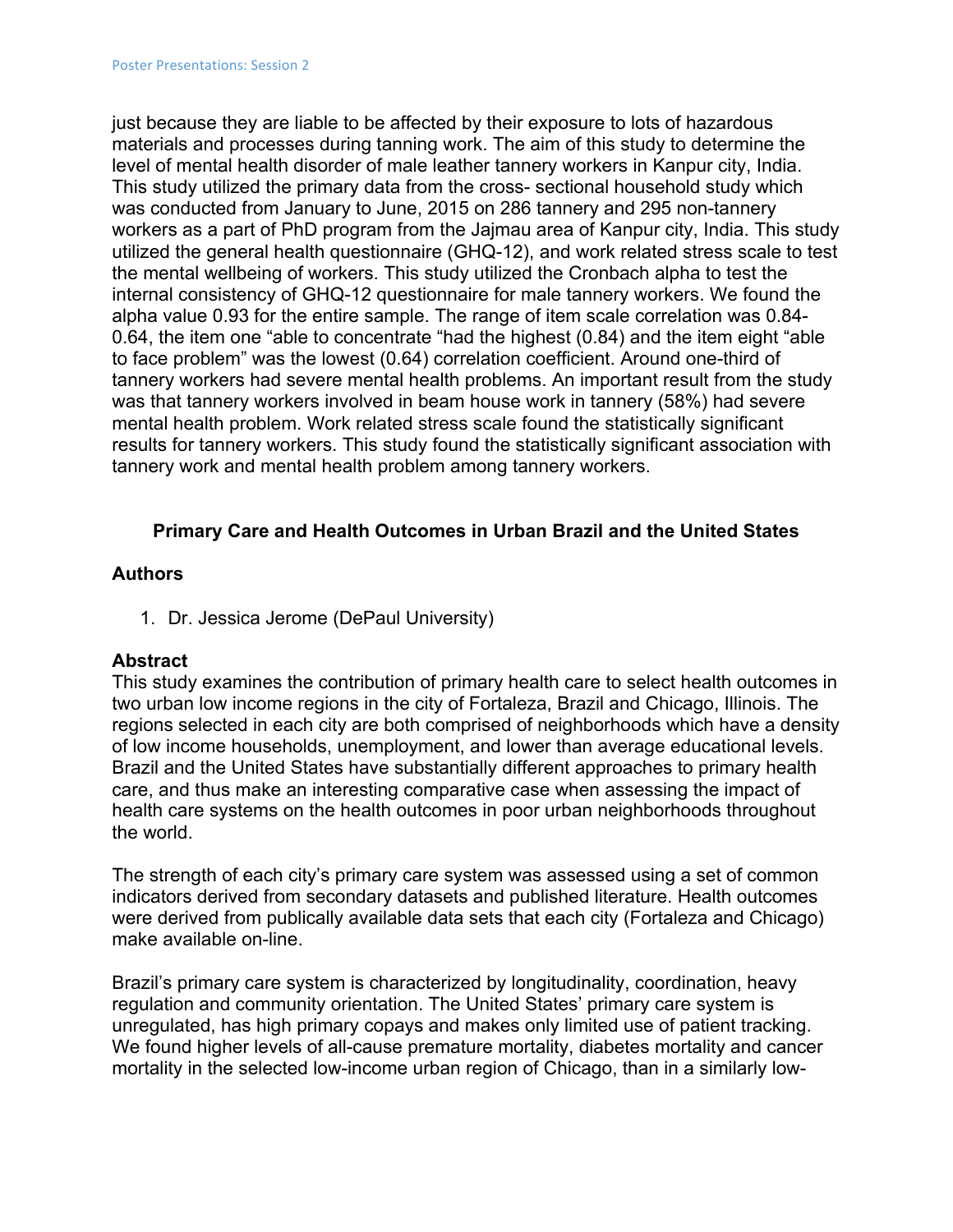income region of Fortaleza. We conclude that strong primary care system and practice characteristics may be a way to address health care disparities in urban cities.

# **Re-Defining Vulnerability to Diabetes in an Urban Setting**

# **Authors**

- 1. Dr. Stephen Linder (The University of Texas School of Public Health)
- 2. Ms. Tami Wisniewski (Novo Nordisk Inc.)
- 3. Dr. Anna-Maria Volkmann (University College London)
- 4. Dr. Paul Ruggiere (2M Research Services LLC)
- 5. Dr. Ethan McGaffey (2M Research Services LLC)
- 6. Ms. Louise Hesseldal (Novo Nordisk A/S)
- 7. Prof. David Napier (University College London)

# **Abstract**

Objective: Concern over the rate of increase in Type 2 diabetes in the U.S. has shifted attention to primary prevention. Conducted in the city of Houston, the aim of our study was to identify and characterize vulnerability to this disease among individuals who do not yet show the familiar clinical signs and risk factors. Special attention was paid to local social and cultural factors that might contribute to such vulnerability.

Methods: Three study neighborhoods were selected and 125 adult participants without a diabetes diagnosis were recruited for face-to-face interviews. Transcriptions from recorded interviews were coded and analyzed using NVivo software. Salient social and cultural factors plausibly linked to vulnerability were identified. Participants were arranged by economic disadvantage and by biological risk factors into 4 groups and modal frequencies of those social and cultural factors were computed within each group to assign factor priorities.

Results: Ten social and cultural factors linked to vulnerability in the 4 groups were identified. Each group was then assigned a profile derived from the relative priority among its social and cultural factors. We refer to these as Isolated Skeptics - reluctance to trust healthcare; Concerned Seniors -- heightened uncertainty over their health; Financially Pressured Caregivers -- diminished capacity to act; and Time-Pressured Young -- diminished opportunity for well-being. Relevant factors among the participants included the experience of change and transition in their neighborhoods, adherence to food traditions, being time poor, having low health literacy, and being influenced by peer appearance.

Conclusions: Vulnerability to diabetes can be shaped by social and cultural risk factors that extend beyond traditional notions of biological risk and economic disadvantage. Consideration of these factors should inform the design of public health interventions since they mediate both opportunities for and barriers to health-related practices.